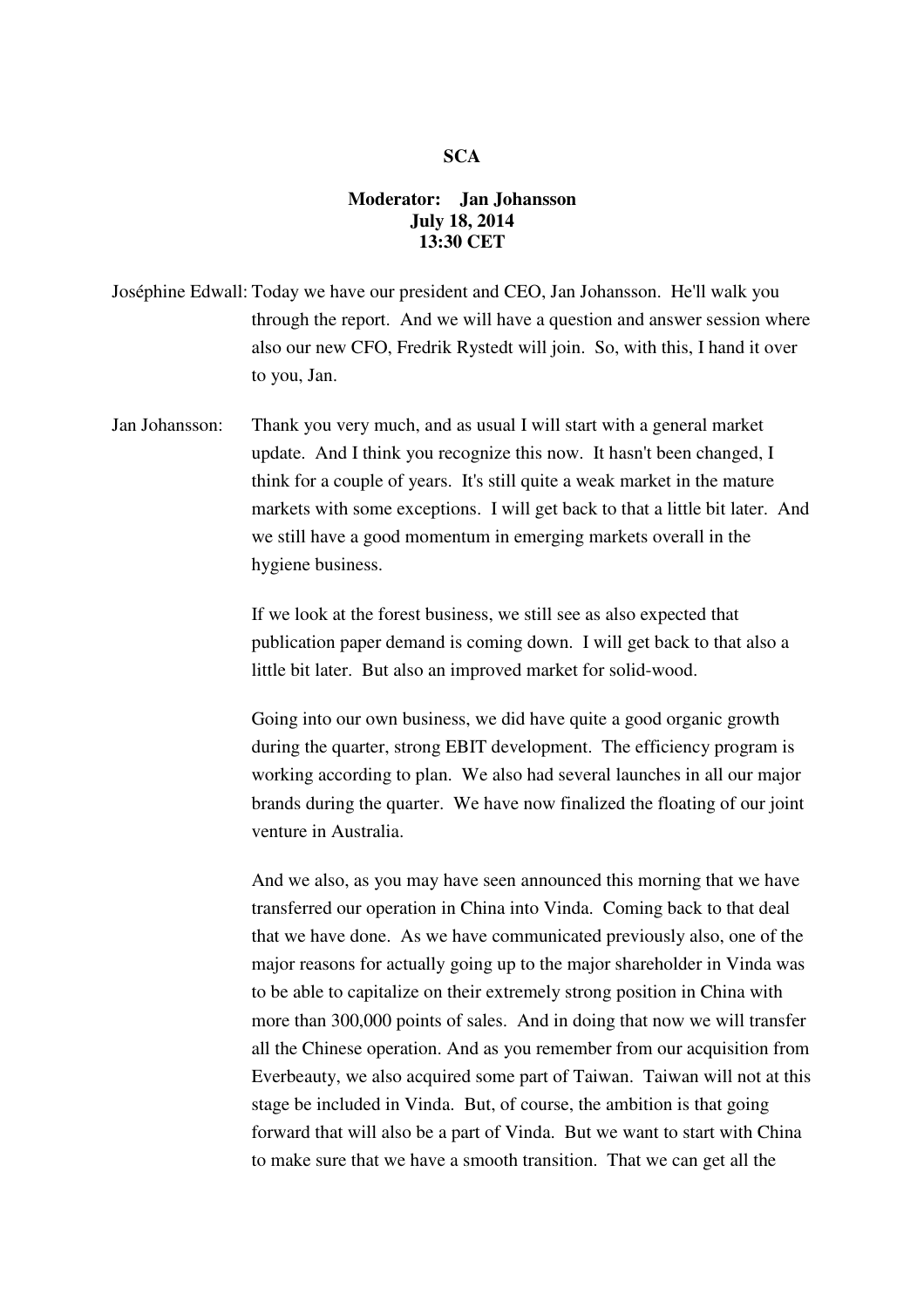competence into Vinda in the right way. And the transaction does not have any impact on our P&L.

 This is also a subject then to the approval by the shareholders of Vinda. So there will be an AGM here in the coming months. The summary of the group; we have an increase of sale of some 12 percent. If we exclude Vinda, Vinda impact that with seven percent of the sales. The organic growth is 3.3 percent. It says three percent here. If we include the organic growth of Vinda after the acquisition, the growth would have been organically four percent.

 Operating profit, up by 29 percent of which Vinda stands for six percent. And gross margin  $(up) - I'm$  sorry; operating margin up with 150 basis points. Earnings per share up 56 percent. Operating cash flow 28 percent. I will comment some of these figures a little bit later. But this is also a good summary of the quarter.

What is also very good is that we continue to launch new innovations under our major brands. And this quarter, we have had new features and new products coming into the market both in TENA, Libresse, Libero and also in Away From Home. These launches have, of course, as we also mentioned in Q1 had an impact on the cost situation. Because we rebuilt machines. We have start up costs when we introduce new products on the market. But now we have the first ones introduced to the market. And so far, it's working as well as we hoped it should do in the plans.

 In, Away From Home, we have an innovation that we call Bloe. And this is really changing the sort of management of bathrooms in terms of toilets. It's a system that helps to clean the toilet. It's a system that kills odors from the toilet. But also, maybe most importantly, it can actually reduce water consumption with more than 30 percent. And in some countries, of course, water is a scarce resource. And it's already implemented in Holland. And now we will start to launch in other parts of the world. At the same time also directed to the facilitators of commercial bathroom is EasyCube, which will help the facilitator to really be at the right place at the right time where you need to clean the bathroom. And when you see that the traffic there is very high. Because they can't see that today. So, they have to send out people without actually knowing if it's necessary or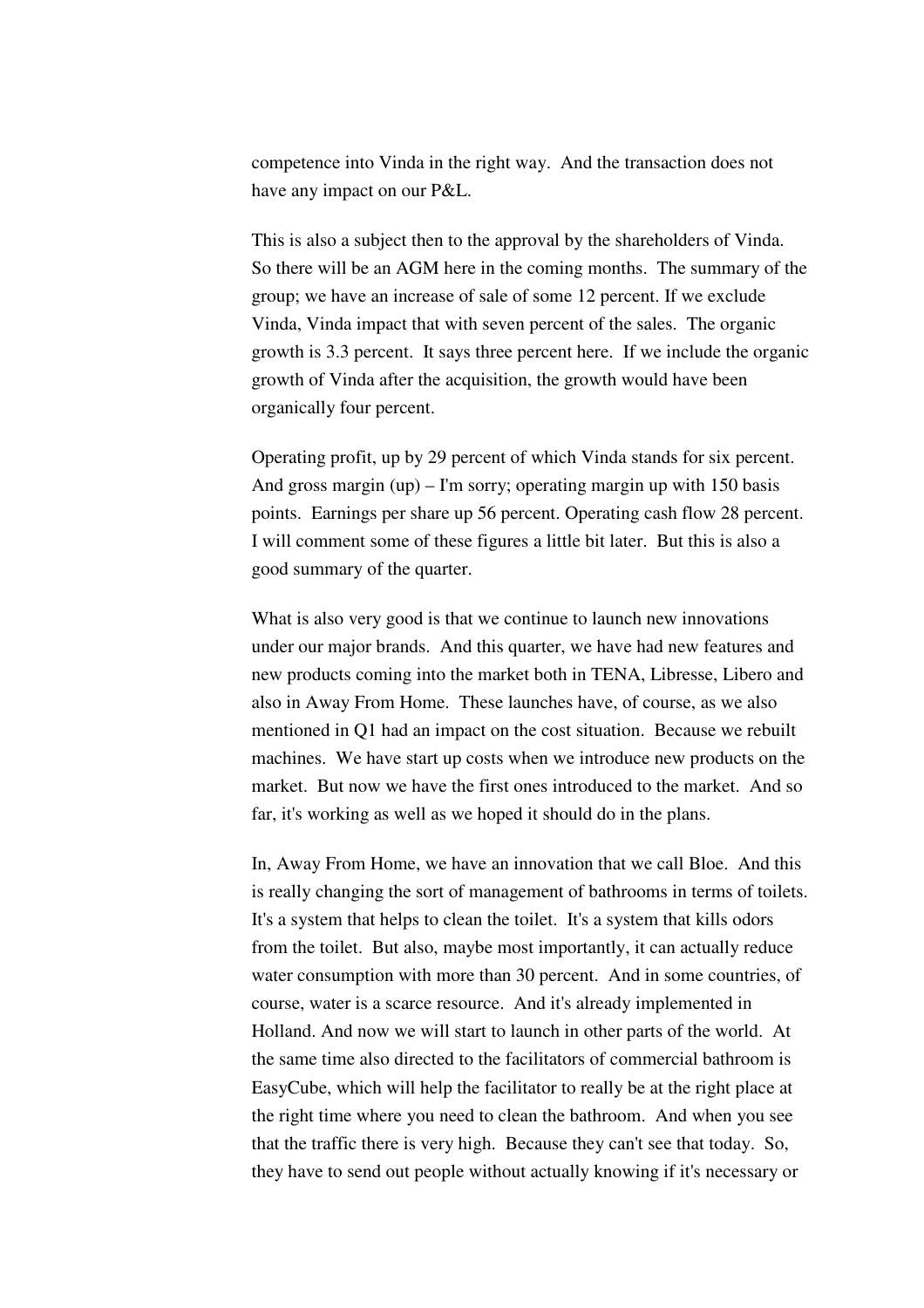not. So, this will really help our customers to save time and to save money.

 We have also have a very interesting new Wet Wipe. And this Wet Wipe is not only cleaning, it's also killing the bacterials. So, it's a cleaning with bacteria killer at the same time. We introduced this in the U.S. now. But then, of course, it will also be launched in, in other countries. So, from an innovation perspective, I think we've been talking about that quite a lot now.

 That the bottleneck is not now in innovation. The bottleneck is in the market where it should be. And we'll be gradually see new innovations coming out to the market. And this is a few good examples of what they've been doing during this quarter.

 Coming back to the group, as I said organic growth of three, or 3.3 percent and four with Vinda. And we have growth in all our business areas. And in the emerging markets, we have some exceptional growth in some markets. I will also touch upon that a little bit later. But we also see forest picking up when it comes to increase of sales.

 Operating profits up by 29 percent. The organic profit growth, 11 percent; so, we tried to help to divide from the organic profit growth and the including acquisition, et cetera. And we have a better price/mix. We have higher volumes; and of course, cost saving is kicking in. And acquisition in China, which is not included in the organic growth. It's included in the 29 percent.

 Gain from forest swap this quarter also; but we also have some substantial higher costs in raw materials and in particular in personal care. And I will get back to that when I talk about personal care. And operating cash flow increased by 28 percent.

 Another way of looking at the net sales growth is, and you can see on this chart where we have price/mix, volume, acquisition, and currency. And price/mix volume is around the three percent of the organic growth in the company. But then, of course, we have acquisition and we also have a positive currency impact on the growth. But here you can see all the components that is actually creating the growth in the company.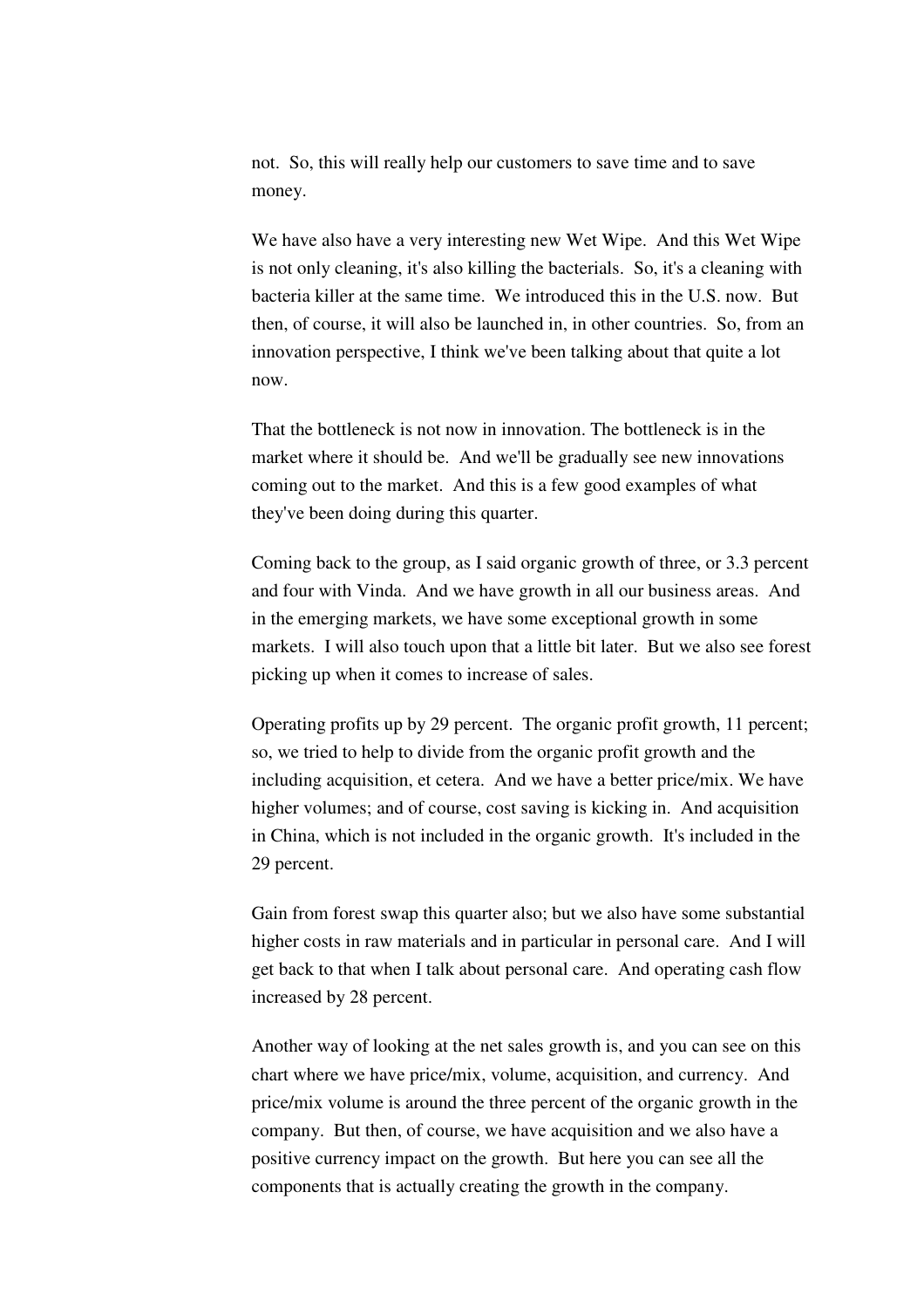If we look at geography. And I started to say the mature market is stable; which means that there's virtually no growth. And you can see here that we only have one percent growth in mature markets. But in emerging markets we have nine percent growth. And in some countries; and I give a few examples here in the feminine care in Latin America, a 19 percent growth. We have incontinence Latin America, a 23 percent growth; incontinence in Russia, 29 percent growth.

 And you remember that we did have a problem in Russia when they took away 30 percent of the reimbursement overnight. And we're actually taking that back without any change in the reimbursement. And that shows maybe a little bit of the strength of the brand TENA. And also tissue in Russia is growing by 22 percent.

 But also positively in the mature market, we are growing in Away From Home in Western Europe with five percent; which I think is also a strength of the brand, Tork. And with the new innovations we have coming in, which, of course, will take some time especially the ones on the bathroom. But that will certainly help us to get a stronger position in the market.

Some comments on this one and maybe one on operating cash flow. And we, we do have quite a good increase in that. But overall, if we look at the cash flow year to date, we are not really satisfied with that. It should be stronger. And the main reason for that is actually all in receivables. Because that will come into the company during Q3.

 But normally, you should have seen a, a stronger cash flow. And the good thing is that we don't see any increase in inventory except some in forest because of the storm. Then we have to take care of the tree that has been falling, of course. And that has a slight impact on the forest inventories.

 Debt equity ratio, 54 to 56; impacted by Vinda acquisition but also, the increase in the pension debt due to the long interest rates going down. And that immediately have an impact on the pension. But still on a very low level compared to our target.

So, coming into personal care; we had a cost increase in raw materials and currency impact of 196 million Swedish crowns. And if we just take the currency impact out of that and add it to the operating profit, the operating profit would actually have gone up by nine percent instead of going down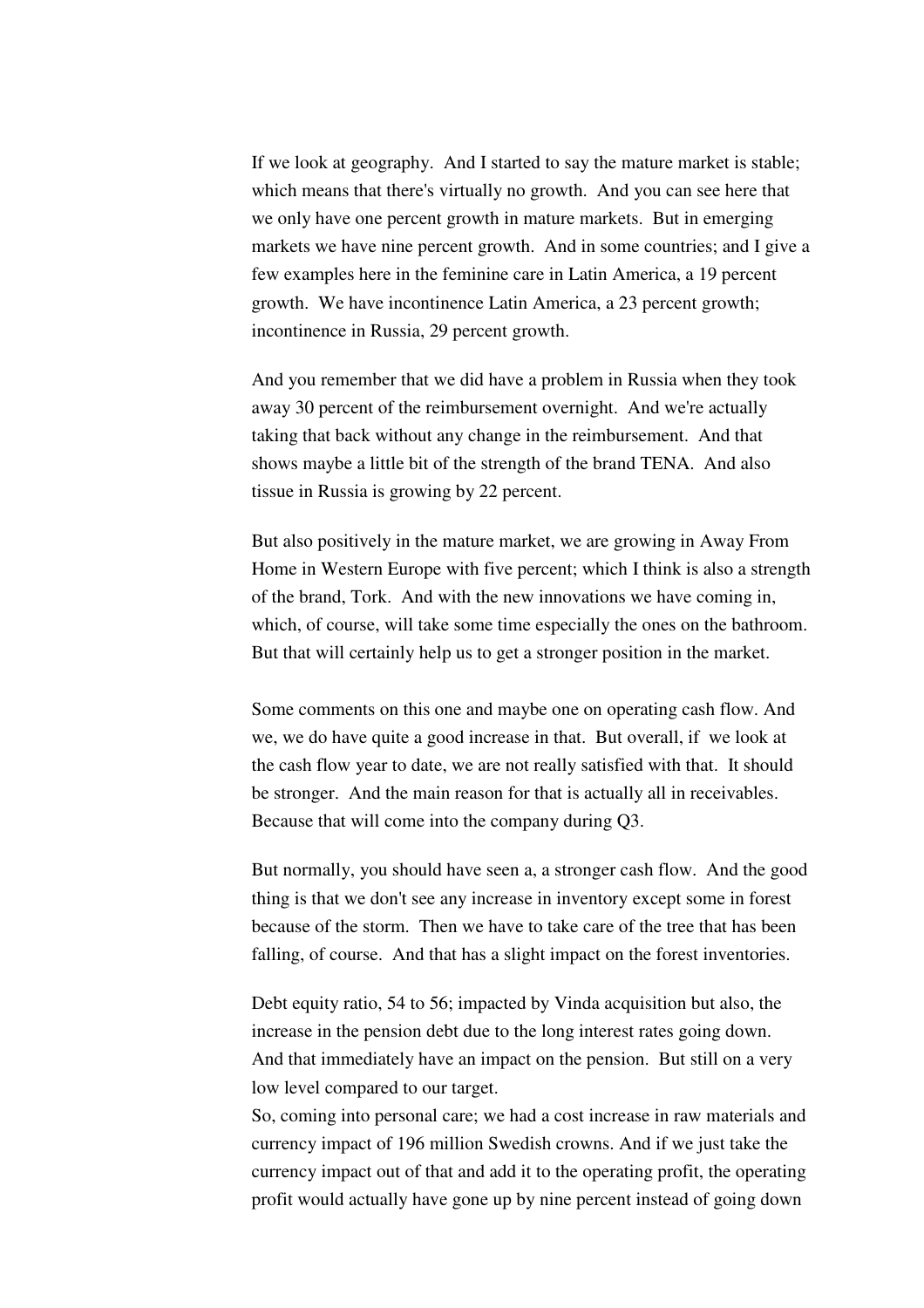as you see in the result today. We did also communicate in Q1 that we saw higher raw material prices in fluff pulp for personal care. And we will continue to see some uplift in pulp price in Q3. But then it will come down.

 Since we have a delay in the market price into our operations, we can see fluff pulp actually going down now. But since we have the previous quarter, the second month of the previous quarter impact in Q3. There will be a slight increase even in Q3. Not as much as you've seen from Q1 to Q2. And the currency changes, is not continuing. We see the, the currency is also being stabilized in this terms.

 Also here, mature markets is no growth. The good thing is that emerging markets today is 43 percent of our sales in personal care. So, we are growing that quarter by quarter. And as you know we also have a target to be at least 50 percent; and hopefully above that, emerging markets sales from personal care.

 The good thing though is that Q1 to Q2, we have a growth even in the mature market of five percent in personal care. Some examples here when it comes to growth. And, of course, from a small base, still in a very competitive environment. We have grown TENA in China with 35 percent, Q2 to Q2. We have grown TENA in Latin America with 23 percent. We have grown TENA in Brazil with over 30 percent.

 Libero China growth, 89 percent, Q2 to Q2; so, we have some very good growth momentum in some of our growth markets, which we, of course, will continue to capitalize on. But the main downside in Q2 in personal care is actually on the raw material and currency impact. Otherwise, we have a positive price/mix. We have a positive volume growth.

And Q1 to Q2, even the mature market a growth of five percent.

Coming back to tissue, sales growth of 18 percent. Of that, Vinda stands for 13%. We have an organic sales growth of two percent excluding Vinda. But also, positive price/mix and positive volume; and also a very strong growth in emerging markets as I comment.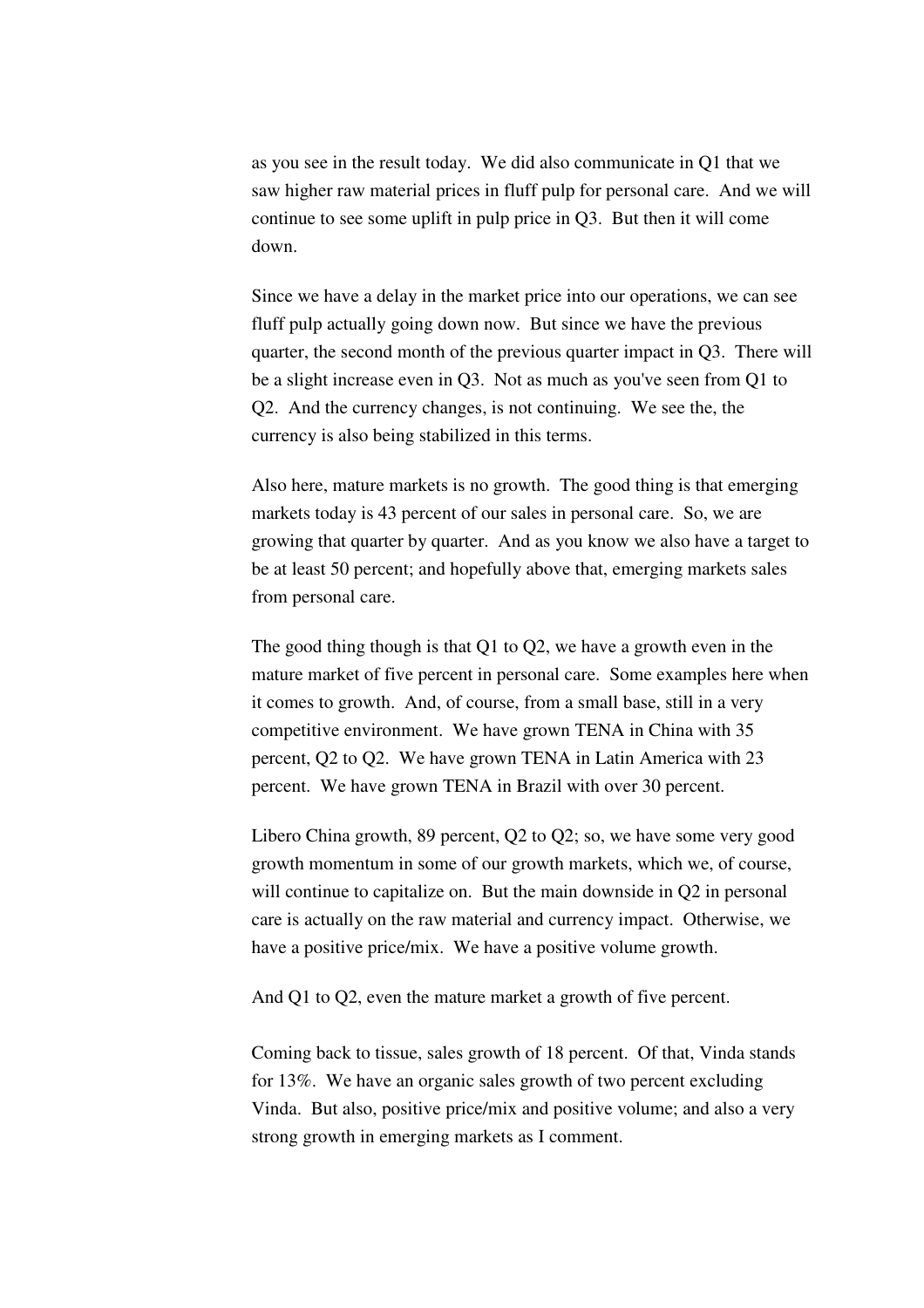I can mention maybe a few more figures. Away from Home China is up 29 percent; Tempo, China, up 44 percent. And Away From Home, Latin America, up 10 percent compared to Q2 last year. Also, to comment a little bit on North America since we did have the severe impact of the winter in Q1. We actually have seen the U.S. market coming up with as high as 21 percent Q1 to Q2.

 So, it was a winter effect. And now we actually see the market coming back. When it comes to mature market, which we also explained in Q1 was that we did leave some private label contracts that had an impact on, on the volume on sales. And that is taking down mature markets with one percent – percentage points in sales. But we have grown the branded market in Europe with two percent.

 So, we have shifted the private label to branded. But of course the volume private label is bigger than the volume branded. But in a transition way, it's a positive thing, if we can actually switch from, from very low probability private label to higher profitability branded sales. We also have Q1 to Q2, an increase in sales in mature markets with four percent. So, it has been picking up since, since Q2 to Q2.

 Forest operations, we did have another forest swap this quarter, 175 million. We had one in Q1 also. And I think it was 152, if I remember rightly. But Q2 last year, we didn't have a swap. So, that's of course, the comparison you can see here. But even if you remove the impact of the forest swap we have increased the margin to 10.6 percent. So, it is really a good improvement in the forest operation.

 The difficult part is still publication paper. And it is all qualities in publication paper. Consumption is down as I said with some four percent. And we estimate that we will in relation to this see actually price decrease in publication paper for the second half year. On the other hand, solidwood, stronger; and pulp is going strong. We did not get the price increase in Kraftliner because the market didn't follow our announcement on price increases. But we now see companies in Europe announcing price increase on Testliners. And if that is sticking on, then, of course, there will be a price increase in Kraftliner, also. Because if the difference is too big between Kraft and Testliner, you can actually swap some of the Kraftliner to the Testliner. Not all, of course, but the relation needs to be within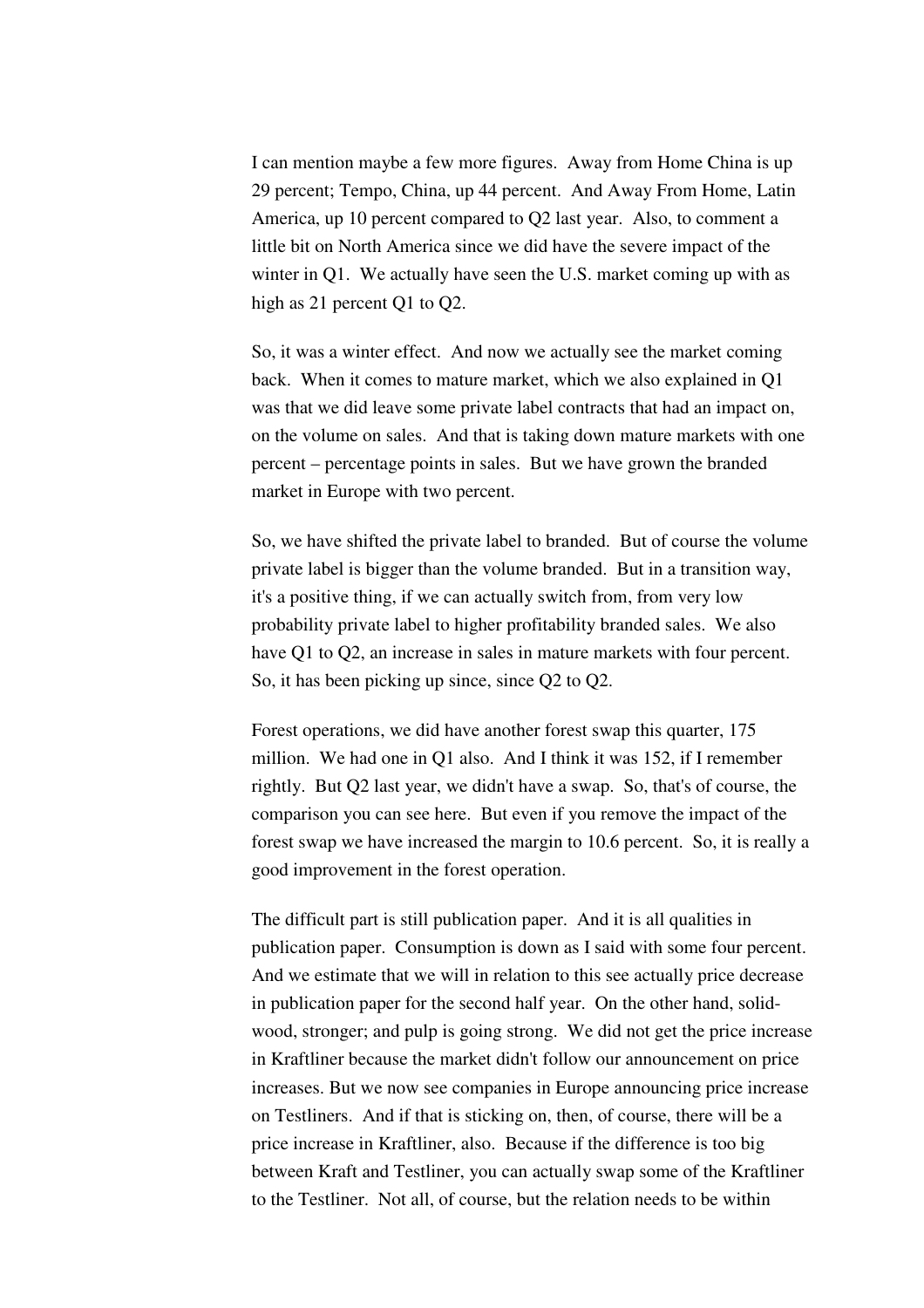certain boundaries. Otherwise, it's difficult only to increase the Testliner prices. But overall, a strong performance.

 Some comment on Procter & Gamble; and once again, entering the incontinence market. And they have started in the U.K. And they launched their new incontinence under the same brand as the feminine brand. And the result so far is actually that we have increased our sales in the U.K. since their introduction.

 The good thing with Procter once again coming into incontinence is of course, that that will help to drive penetration. And you know penetration is very low even in the mature market. It is below 40 percent in the European market. And if we are two driving penetration it is of course better than if we are the only one driving penetration.

 They are mainly focusing on retail. And as you know we are very strong in retail in Europe. But we're even stronger on what we define healthcare. On the global level it's more than 70, 30, 70 home care and 30 retail. We have, of course, known about this for some time. That they were going to introduce incontinence. We have been given time to prepare ourselves. And we will defend our positions.

 We have looked into the products. You should never, of course, underestimate Procter & Gamble. It's a great company and great innovation skills. But what we have seen so far, the product is not very different from what you can find on the market. And it's too early to see if we need to do something more or not. We don't anticipate that we will increase our A&P this year from what we have been communicate. But we will reallocate A&P from other areas to incontinence to defend our position. And we do have an extremely strong position with the TENA brand. And as you know we are more than twice the size of number two on the global market. And we are dominating the European market.

 And the U.S. market which is probably the weakest position we have, the total Inco market in the U.S. and Canada, it's about ten percent of the Inco sale, if you look at the retail U.S. it's about five percent of our sales and adding quite a little to the profitability. But of course, we have the ambition to continue to be number one. We have done it before. And we will try to do it again to defend our positions in the market.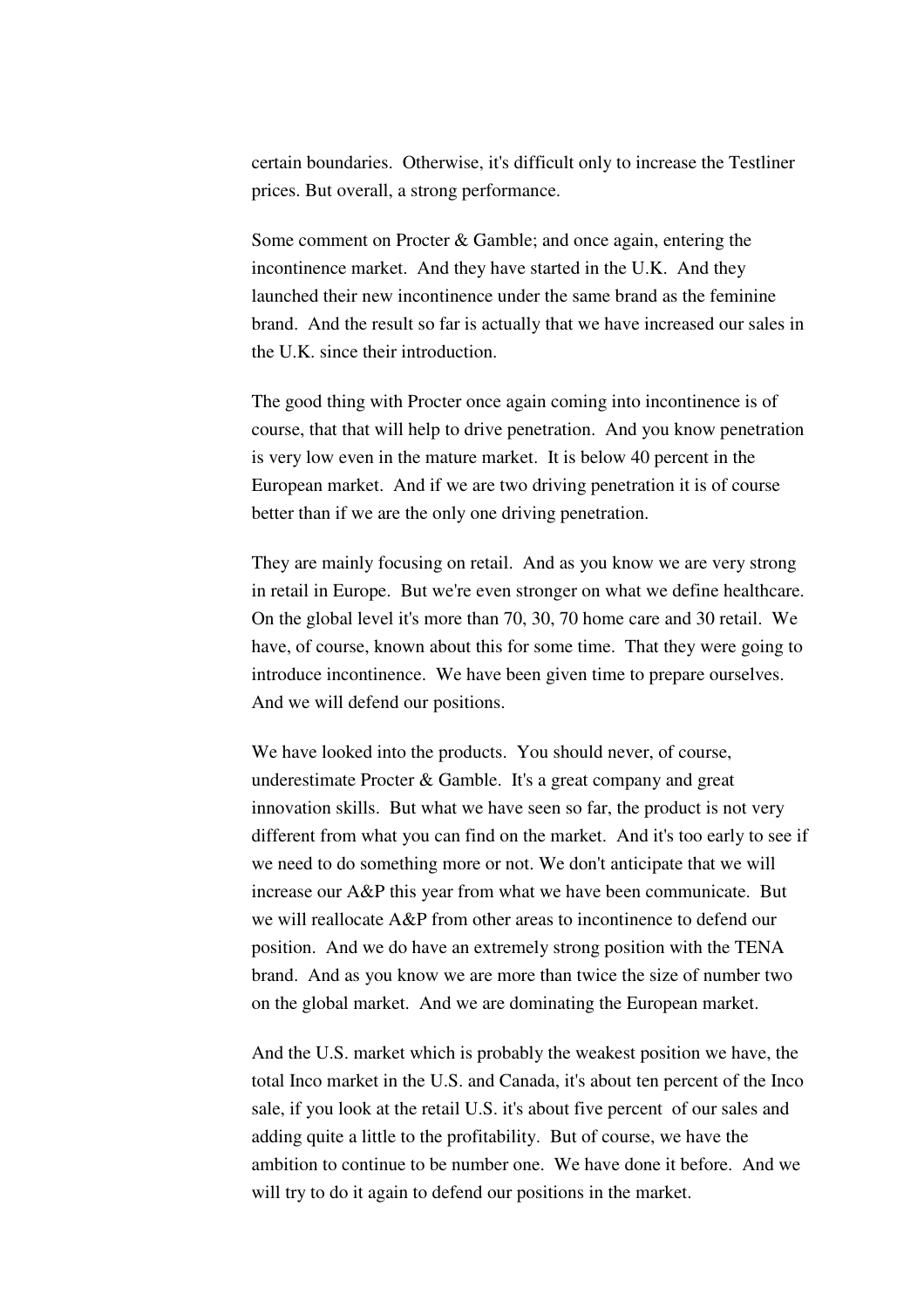So, summarizing, market you know. Good organic growth in the company; improved profitability, efficiency program is working. Several new launches, and of course, important to launch new features and new products under the brand TENA in a situation like that. This will help us to defend our position.

 And we have finalized Australia. And we also finalized what I communicated to integrate our Chinese business into Vinda. So, with that I will open up the floor for questions. I will ask Fredrik to join me.

Joséphine Edwall: We'll start with the first question.

- Linus Larsson: Thank you. Thank you very much. It's Linus Larsson with SEB. You displayed a lot of big positive figures in terms of organic growth across your various categories. Could you maybe also highlight which the laggers are where? Because I understand you have some negative growth in certain categories or geographies within the group. Would you care to highlight those as well?
- Jan Johansson: Well we're still struggling with Sealer in China, which is a tiny, tiny part of our business. And, and as I said in Q1 also it will take time before we're back to where we were one year ago since we lost so much in Q3 and Q4. So that is still lagging behind. But that's probably the only one where you really see that we are not catching up as we were a year ago. Is there anything else, Fredrik?
- Fredrik Rystedt: No, I, I think as you saw previously you had a very significant growth of all of these emerging markets. And that those examples came from that. I think the main issue is that growth on the mature markets are – this quarter at least very slow.
- Jan Johansson: And also that overall in any market baby diapers is a highly competitive product. So we don't really see any major growth in the baby business. Of course in the mature market there is no growth. It's not any organic growth. If you want to grow, you have to really gain market share. We have not been investing in getting market share in our branded business. But we have increased our sales in private label in Europe as I talked about also in the first quarter.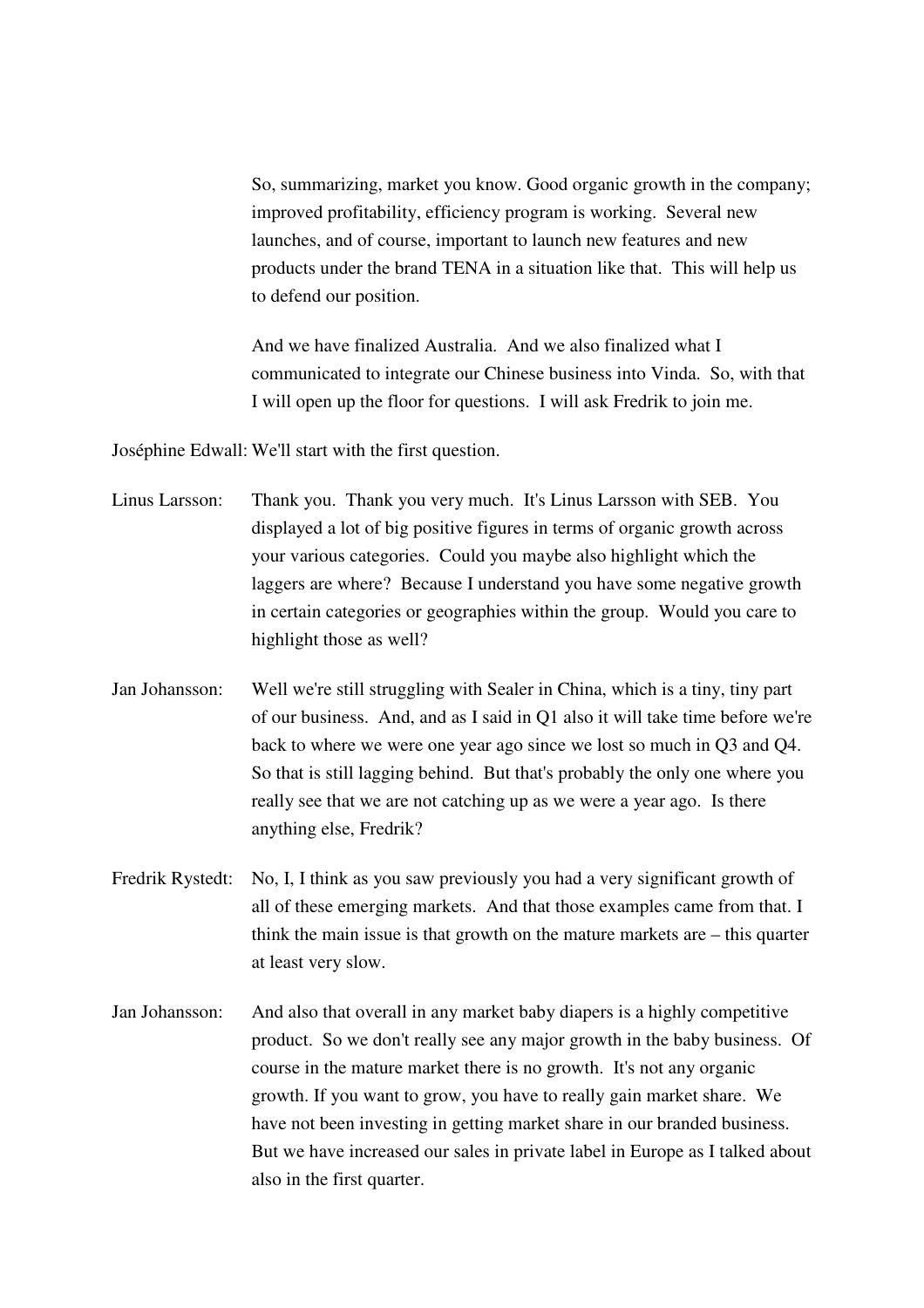| Linus Larsson:   | May I also ask regarding today's announcement about the Vinda<br>transaction. How will the transaction itself affect cash flow? The value of<br>the deal is one billion Swedish krona. Could you say something about<br>how that would enter into SCA's consolidated cash flow?                                                                                                                                      |
|------------------|----------------------------------------------------------------------------------------------------------------------------------------------------------------------------------------------------------------------------------------------------------------------------------------------------------------------------------------------------------------------------------------------------------------------|
| Fredrik Rystedt: | Actually it doesn't. Because we already consolidate Vinda. So it doesn't<br>have an impact. It only has an impact on the results, of course, in the<br>minority as we go forward. So very small impact, if any.                                                                                                                                                                                                      |
| Linus Larsson:   | Great, thank you. And also regarding forest products, the remark that you<br>made about publication paper price declines. Would you mind quantifying<br>or estimating how much of a price decline there might be in the third<br>quarter?                                                                                                                                                                            |
| Jan Johansson:   | Well, I mean, it's more based on the fact that consumption is continuing<br>down. And we don't see closures of production facilities in the same level<br>as consumption. And that will, of course, increase competition. And that<br>will drive prices down. Everyone will want to have a 100 percent<br>utilization rate. It would be very surprising if you don't see a price<br>decrease in, in the second half. |
| Linus Larsson:   | And how far are you at this stage? Are you halfway through negotiations?<br>Or could you say something about that just to get the feeling for how?                                                                                                                                                                                                                                                                   |
| Jan Johansson:   | You want to have a figure?                                                                                                                                                                                                                                                                                                                                                                                           |
| Linus Larsson:   | NO, but I mean what kind of visibility do you have?                                                                                                                                                                                                                                                                                                                                                                  |
| Jan Johansson:   | My guestimate.                                                                                                                                                                                                                                                                                                                                                                                                       |
| Linus Larsson:   | Yes.                                                                                                                                                                                                                                                                                                                                                                                                                 |
| Jan Johansson:   | Two to three percent.                                                                                                                                                                                                                                                                                                                                                                                                |
| Linus Larsson:   | OK, that's excellent, thank you very much. And just final question if I<br>may. The, forest land gain this quarter again. Should we expect more of<br>that to come in the coming quarters?                                                                                                                                                                                                                           |
| Jan Johansson:   | I don't think in near-time. I don't see that we should have anything like<br>that. Of course, we would love to have because we add value to the<br>company. But I don't see it in the second half of the year.                                                                                                                                                                                                       |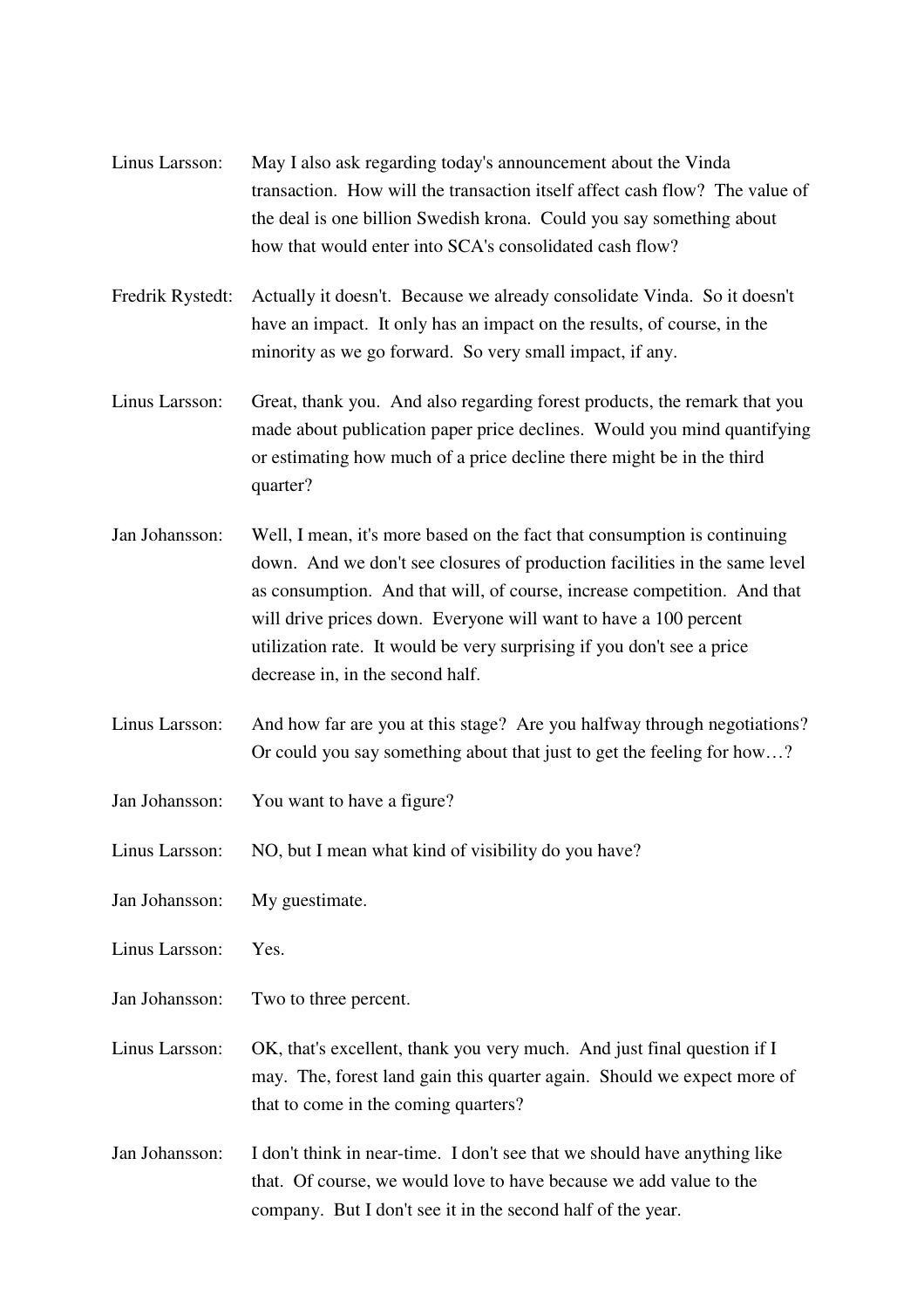Linus Larsson: OK, thank you very much.

Mikel Jåfs: Mikael Jåfs Kepler Cheuvreux. I'd like to continue a little bit on this Vinda deal you say that they have more than 300,000 points of sale. Could you try to describe for us what will the benefit be for SCA?

Jan Johansson: It will be a cost benefit. There are, of course, cost synergies in combining two businesses in the same region. And they have an extremely efficient distribution network. They have a very solid sales organization. So, if we can when we have educated them in the personal care products, of course, we get much more power out to the market than we have today.

> And that should, of course, have a very positive impact on sales on Baby, on Inco, and – but even more maybe on Tempo, which we, of course, we introduced to China. And now they're more than 70 percent market share in Hong Kong. And we will, of course, also try to boost Away From Home sales. But the categories we're in now with the combined distribution skills, and the muscles of both companies it's quite unique in China.

Mikel Jåfs: And then a second question; recently we've seen the Swedish krona depreciate. How and when will this potentially affect SCA?

- Jan Johansson: It is already today. And as you saw from my chart when I broke down the sales growth in sales. You had a currency impact on that. So, but in  $-$  in particular, of course, in forest. Because we, we have on the opposite emerging market currencies have gone down; which is affecting mainly personal care since we are bigger in personal care than tissue. But the Swedish crown from translation already now; transaction forest already now; but not the rest of the business.
- Mikel Jåfs: OK, thank you.
- Fredrik Rystedt: We had a positive impact currency translation, about 100 million in this quarter. So, it has impacted already as Jan said.
- Joséphine Edwall: Anymore questions from the floor? Otherwise, we open it up for the telephone. So, operator, could we have the first question from the telephone, please?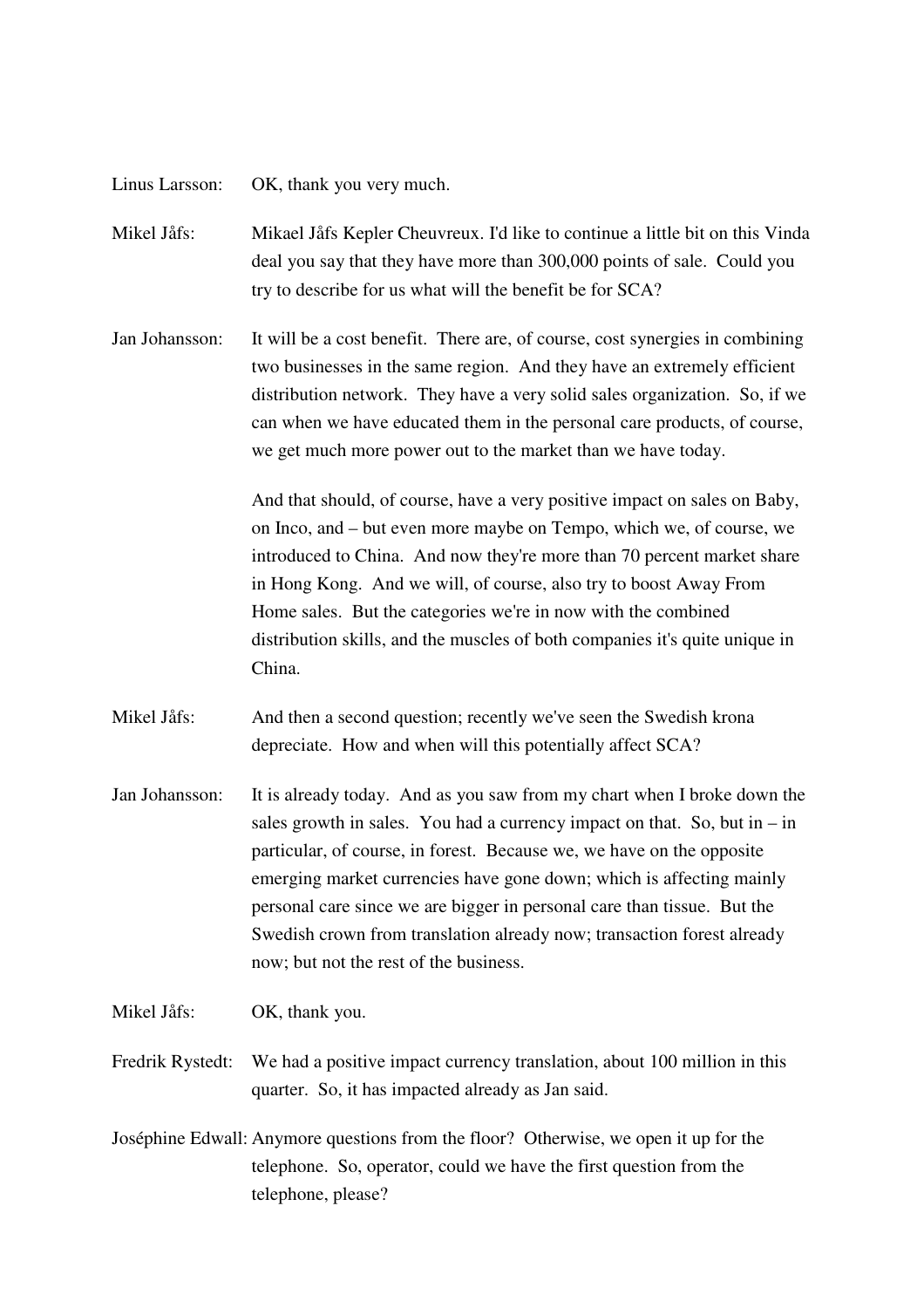- Operator: Yes, you first question today comes from the line of Kartik Swaminathan from London. Your line is open.
- Kartik Swaminathan: Hi there, and thank you very much for taking my questions. Kartik Swaminathan from Bank of America Merrill Lynch. My first question, and apologies if I missed this. But could you please let us know the split of Inco sales by channel in Europe with respect to retail versus healthcare? And if you could please remind us as to your ambitions on new product launches in H2?
- Jan Johansson: We have about 73 percent of our sales in Europe is what we define as healthcare, and 27 percent is retail. And North America, 59 percent is healthcare and 49 percent is retail; globally, 62 healthcare and 38 retail.

Kartik Swaminathan: Thank you. And on product launches in H2?

- Jan Johansson: Since we now have just introduced new products on the market, we will concentrate to get them up on the shelf and impacting the sales in a positive way. So, we don't have any major new ones – these ones are actually now introduced to the market and not really in all countries yet. We just started with them.
- Kartik Swaminathan: OK, thank you. My second question is on Everbeauty. Why is it only the Mainland China operations that were sold into Vinda? If I recall correctly, you also have some operations in Taiwan which are a big part of the sales that you originally acquired?
- Jan Johansson: That's true. We have a strong position in particular in incontinence in Taiwan but also in Baby. They also have quite a big export business to the Philippines. And then, we decided together with Vinda that we leave that outside until they have integrated the Chinese business. Because this is a big step for Vinda to take over the personal care business of SCA. And not to destroy the process or, or asking too much of the people we had better take it in two steps than in one step. So, that's the only reason to be cautious with the integration process.
- Kartik Swaminathan: OK. And my final question was on what kind of investment you think would be needed in order to support your international brands? Clearly I expect them to attract a premium on price relative to what's currently being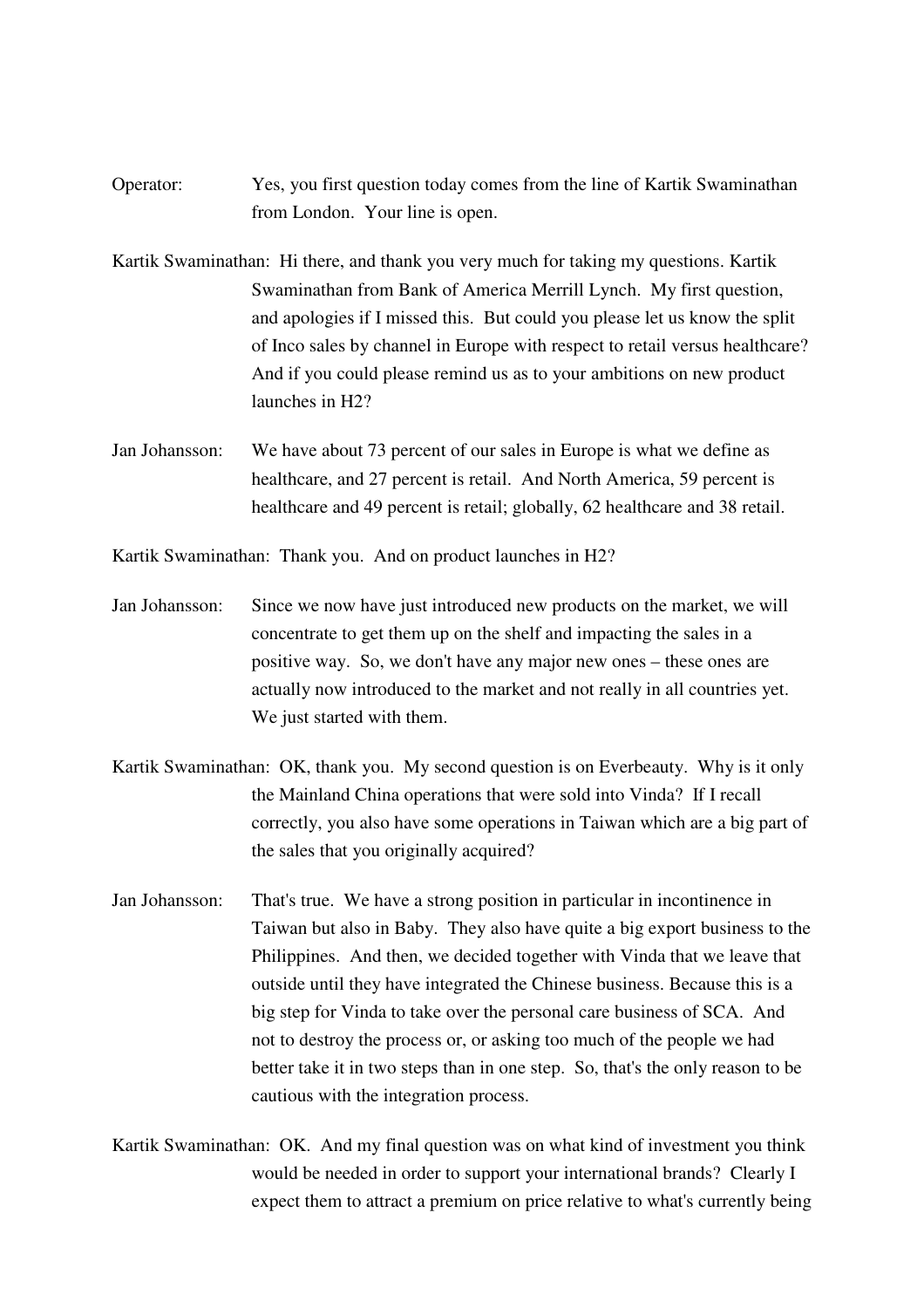sold by Everbeauty on the ground there in China. But should we be expecting them to require a significant amount of support given the competition keeps increasing daily?

Jan Johansson: We need to look into that when we have started the integration process. I mean, we are still waiting for shareholders approval for the acquisition. So, I think it's a little bit too early for me to comment on that. So can we get back when we have all decided and finalized?

Kartik Swaminathan: OK, thank you very much.

Jan Johansson: Thank you.

Joséphine Edwall: So, a second question from the telephone, please operator?

Operator: Your next question comes from the line of Peter Testa from Lugano. Your line is open

Peter Testa: Hi, yes, it's Peter Testa from One Investments. Two questions, please; one is just to make sure I understood this point on personal care, FX and raw mat affect. And I'm a little bit confused. Because on the release itself it talks about the change in operating profit being from raw mat being you know a significant negative. And currency being a small positive in personal care.

> And I was wondering, when you described it, the other way around in your comments. Can you just maybe help understand you know how I'd look at that table? And what the, the impact is on raw mat and FX on the personal care profitability, please in the quarter?

Jan Johansson: Yes, I'm sorry. I should have been more specific on that. In the report we are only talking about transaction impact. And what I was talking about was, was – sorry, translation. And what I was talking about was the transaction impact. So the translation positive; and transaction negative. I should have made that clear. I'm sorry about that.

Peter Testa: OK. And the raw mat minus 22 percent seems quite a big number compared to price/mix 11. Can you help us understand in terms of you know maybe – you know the impact of raw mat. The price increases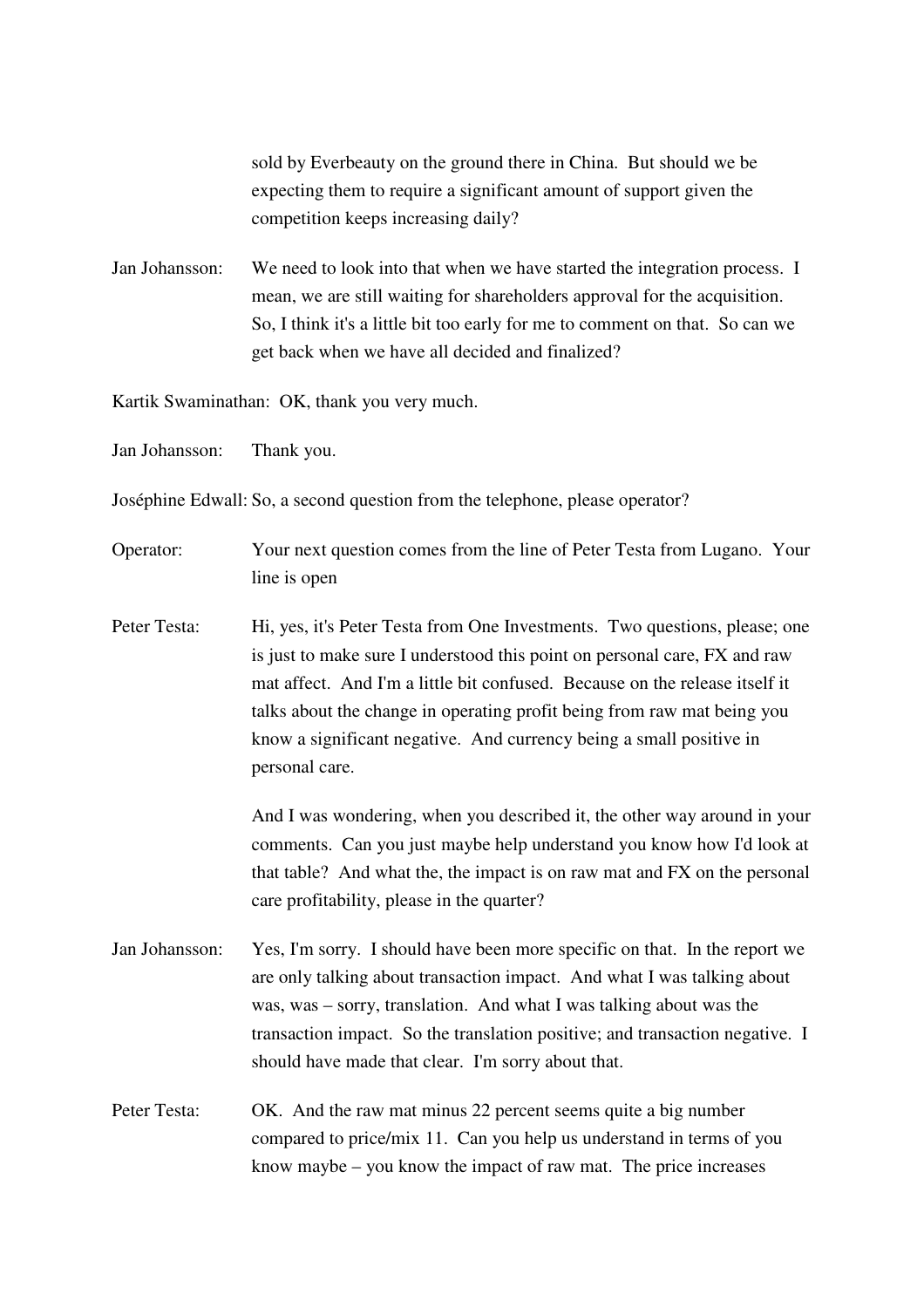which are being put through which will help further mitigate that looking at the second half?

Jan Johansson: It should have a positive impact mainly as we can see it now without any further price increases or further cost cuts in Q4. Since we still see fluff pulp coming up slightly a little bit more in Q3. Since we have the delay in pricing. But then, of course, we can also see that it's coming down now; which means that we will have that benefit in Q4 together with the price increase.

Peter Testa: Thanks.

Jan Johansson: – Well, was that clear and you understood?

- Peter Testa: Yes, I understand what you mean.
- Jan Johansson: Yes.
- Peter Testa: OK. So, it should head towards flatter because of the prices continuing to come through with the raw mat. And you know and working with less of an increase. And then swing into Q4.
- Jan Johansson: Yes, yes.

Peter Testa: OK. And then, the other question I had was over the last two or three quarters there's been a certain disruption in your business due to market changeover decisions taken; you know Italy, and China, and so on. And there are two parts of the question there.

> One is you know and without looking to be specific. Do you think these significant decisions are largely behind us now with the Vinda transaction? Or, do you think – are there other markets where you'll see some of these decisions made in significant size of the balance of the year?

Jan Johansson: No, I don't think you will see anything like that. I mean, and it was two, two things in last year. One was China which was a little bit surprise to us also. And the second was Russia, which of course, was planned but not communicated. And I don't see anything of that coming when we go forward.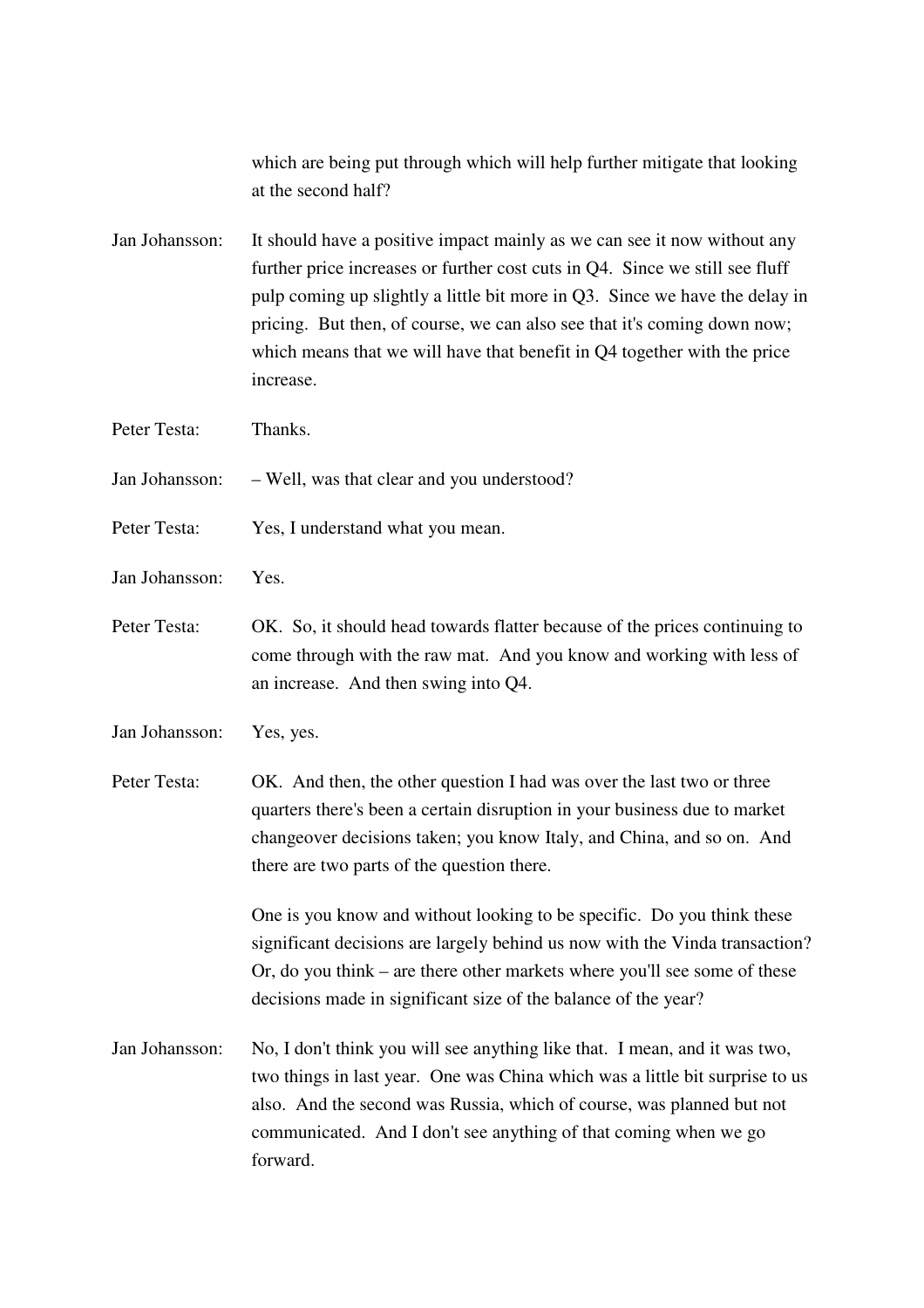- Peter Testa: OK. And then the other part was when you look at the, the bounceback that you've seen in Q2 from those – you know Q4 and Q1 decisions. Can you give some sort of understanding as to what benefit you think you've seen in terms of you know restocking and rebuilding of brand positions in China and Russia, for example?
- Jan Johansson: Well, Russia is growing extremely strong both in Baby, Inco and in tissue. China is growing very strong on our sort of global SCA brands. But we're still struggling a little bit with Sealer even though we have repositioned it. And we have seen some positive impact during the, the first half year. But we are far from where we were a year ago. So it still needs some work to get that position back. And with Vinda, we believe that will be a much faster solution than if we would do it ourselves.
- Peter Testa: Right. But overall, do you think you've recovered at least the sales rates that you had before on both of their?
- Jan Johansson: Not with Sealer, no.
- Peter Testa: Not with Sealer but ...
- Jan Johansson: In all other, more than that.

Peter Testa: Yes, more than that. OK. That's great, thank you.

Jan Johansson: And Sealer is once again, a tiny, tiny portion of our business, so.

Operator: A question comes from the line of Stellan Hellström from Stockholm. Your line is open.

Stellan Hellström: Thank you. First two questions on tissue. You specify in your earnings breakdown that sort of the other items adds some four percent to your EBIT. Now that includes, I assume Vinda; which contributed ten percent. Can you give us any idea why the cost savings are not coming through more than like one could expect here?

Fredrik Rystedt: Yes, we can do that. There are several other things there. And of course, things like inflation is negative, of course, in this line. But we also have some other cost increases and particularly around packaging and some other materials. So those are the the main reasons.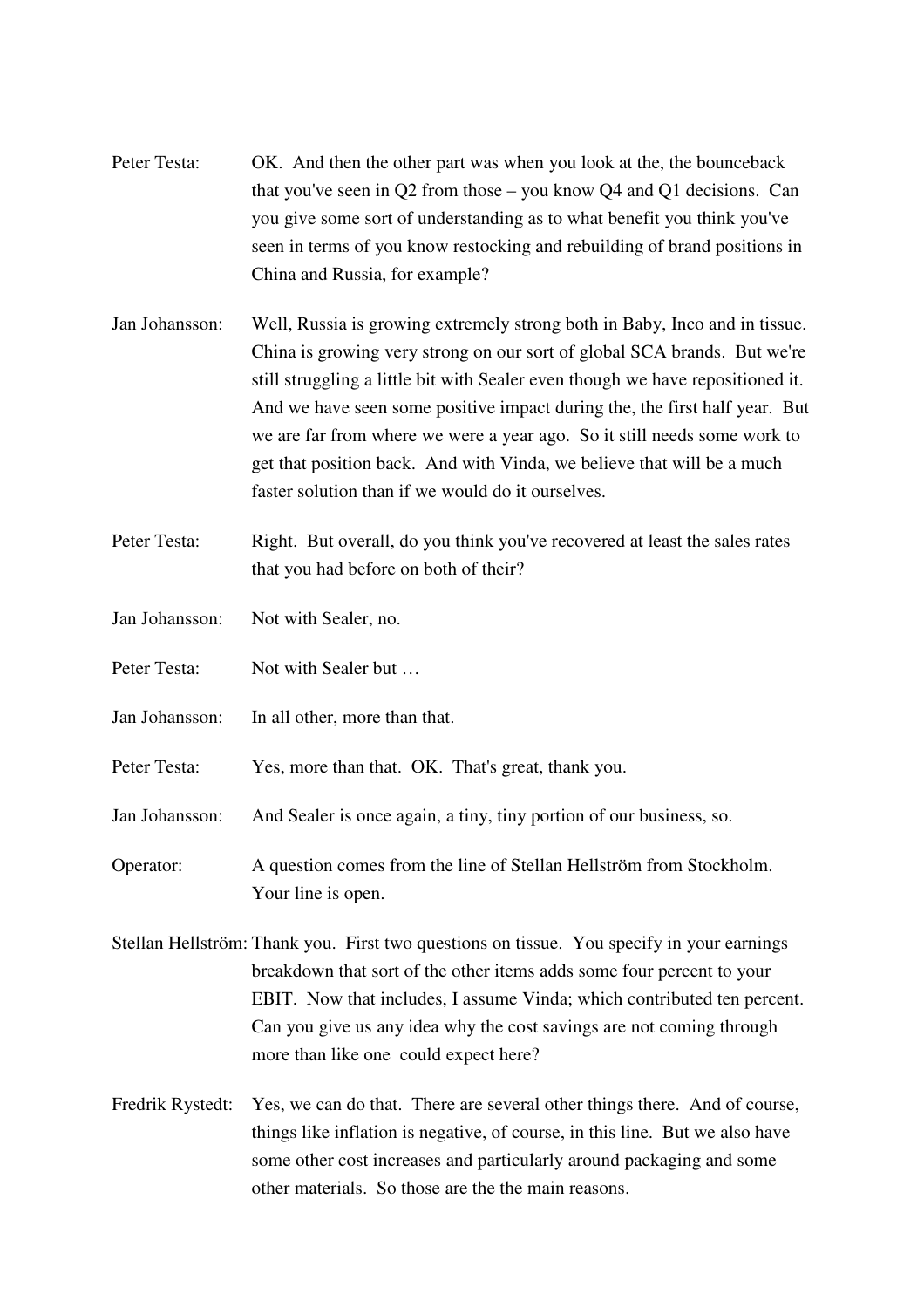- Stellan Hellström: And how do you see that, I mean in going forward? Will this continue to be a negative factor in the coming quarters or?
- Fredrik Rystedt: I think inflation of course, will be there. We also had another issue in Q2, which would have to do with a slightly lower production volume in tissue. And that, of course, will be roughly in the same area. So, you shouldn't expect any major differences. But, of course, we try to keep as much as possible of the savings we do.
- Stellan Hellström: All right, very good. Then, also a question on the U.S. business. I think that you were planning to hike prices in the U.S. And if you can give us any idea on how that is progressing?
- Jan Johansson: Yes, we are estimating that we will have some net price increases of one to two percent.
- Stellan Hellström: Good, good, and thanks. And then also finally a question on A&P spending in personal care. I think you've said earlier that you expect that to be flat year-on-year and now for the year. And then, now you're up clearly in the first half. Is this still a valid expectation?
- Jan Johansson: Yes, I think we comment that in relation to sales.
- Stellan Hellström: Yes, sure.
- Jan Johansson: That was you know the same level as in relation to the sales. And still stands.
- Stellan Hellström: OK. And with the transaction with Vinda. That could perhaps change a bit, or?
- Jan Johansson: I mean the Vinda process will take a couple of months. I don't think it will have a major impact during this year.
- Stellan Hellström: OK, but maybe next year or do you think that's going to be a significant impact?
- Jan Johansson: I mean since we are consolidating Vinda a hundred percent, I don't think it will have an impact next year either.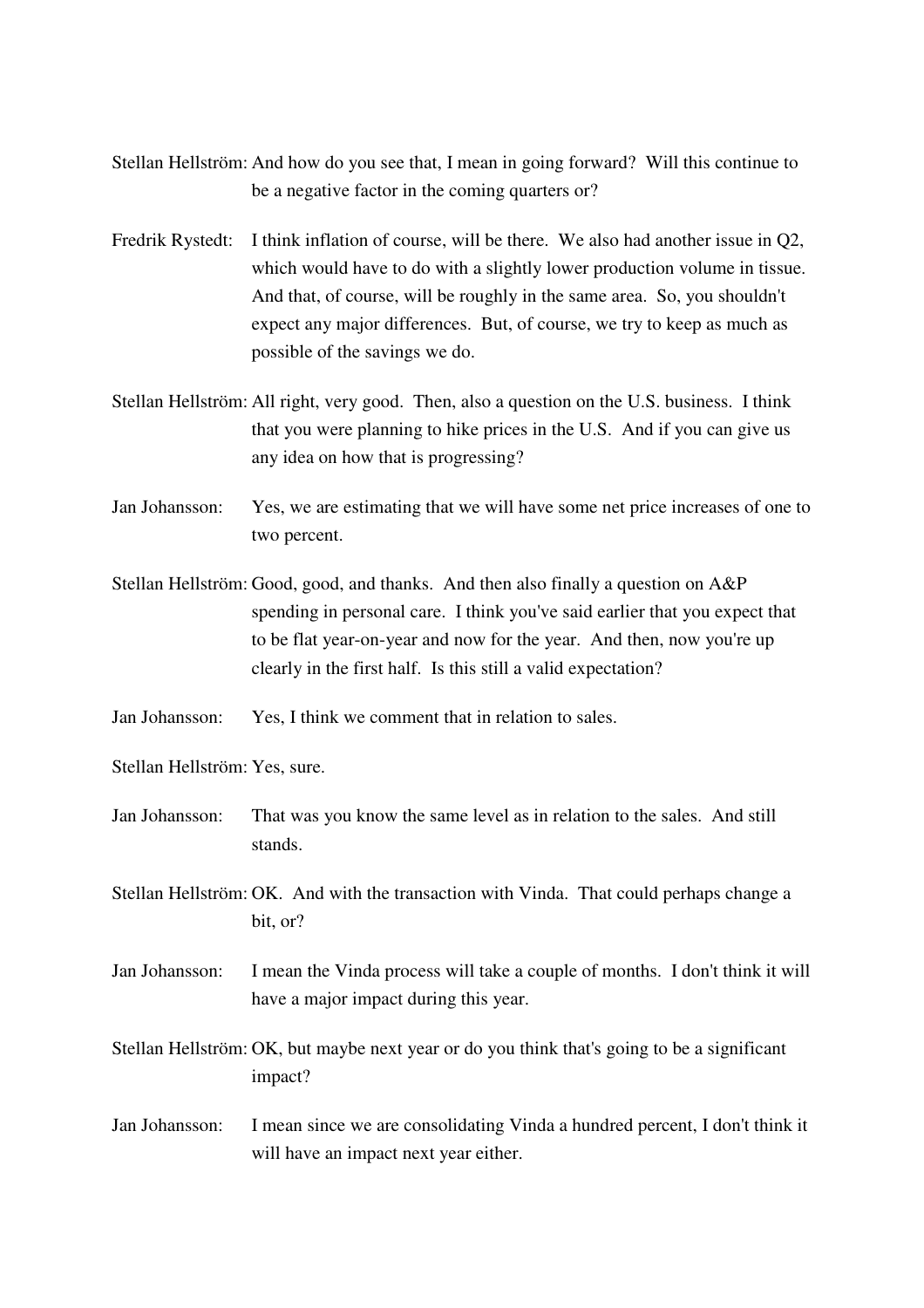- Stellan Hellström: I'm thinking that if you're planning sort of more of a major launch into new shelf space so to say in China. That you would have to support that with an increased A&P spending, but…
- Jan Johansson: I think that the major problem in China is probably not the A&P. It's actually sales. To get sales running in a good way. To have people on the floor and people in the stores. And bigger distribution, et cetera. We will get that with Vinda and without actually investing anymore. So, I, I don't think the A&P is the problem. It's the sales.

Stellan Hellström: Yes, and very good, thanks.

- Jan Johansson: Thank you.
- Operator: And your next question comes from the line of Celine Pannuti from London. Your line is open.
- Celine Pannuti: Yes, good afternoon, and just a few questions. The first one is if we look at personal care. I'm trying to understand the moving parts here in your performance and some of which you have already commented. So, am I rightly understanding that despite the savings and you had some higher A&P FX hit on transaction in Q1 and Q2. It was quite material. And you had this higher fluff and packaging costs in personal care. Now, if you can comment on that? My understanding is that this FX transactions should not be as dramatic in the second half of the year. Can you please comment on these and whether effectively what would be the. You had commented on fluff actually. But if you could comment on the other raw mat packaging in personal care? Secondly, in personal care, I wanted to understand if you could you know now your margin is better in tissue than in personal care when the gross margin clearly; and the return on invested capital are much higher in personal care. What do you think midterm should be the trajectory for personal care?

 Obviously, you are putting a lot of investment up front. But how should we be looking at it on the maybe a midterm basis? Then if you would have comment on personal care, why incontinence growth rather low at three percent? And what happened in feminine care? Thank you.

Jan Johansson: Yes. Many questions and I'll see if I remember them. It's...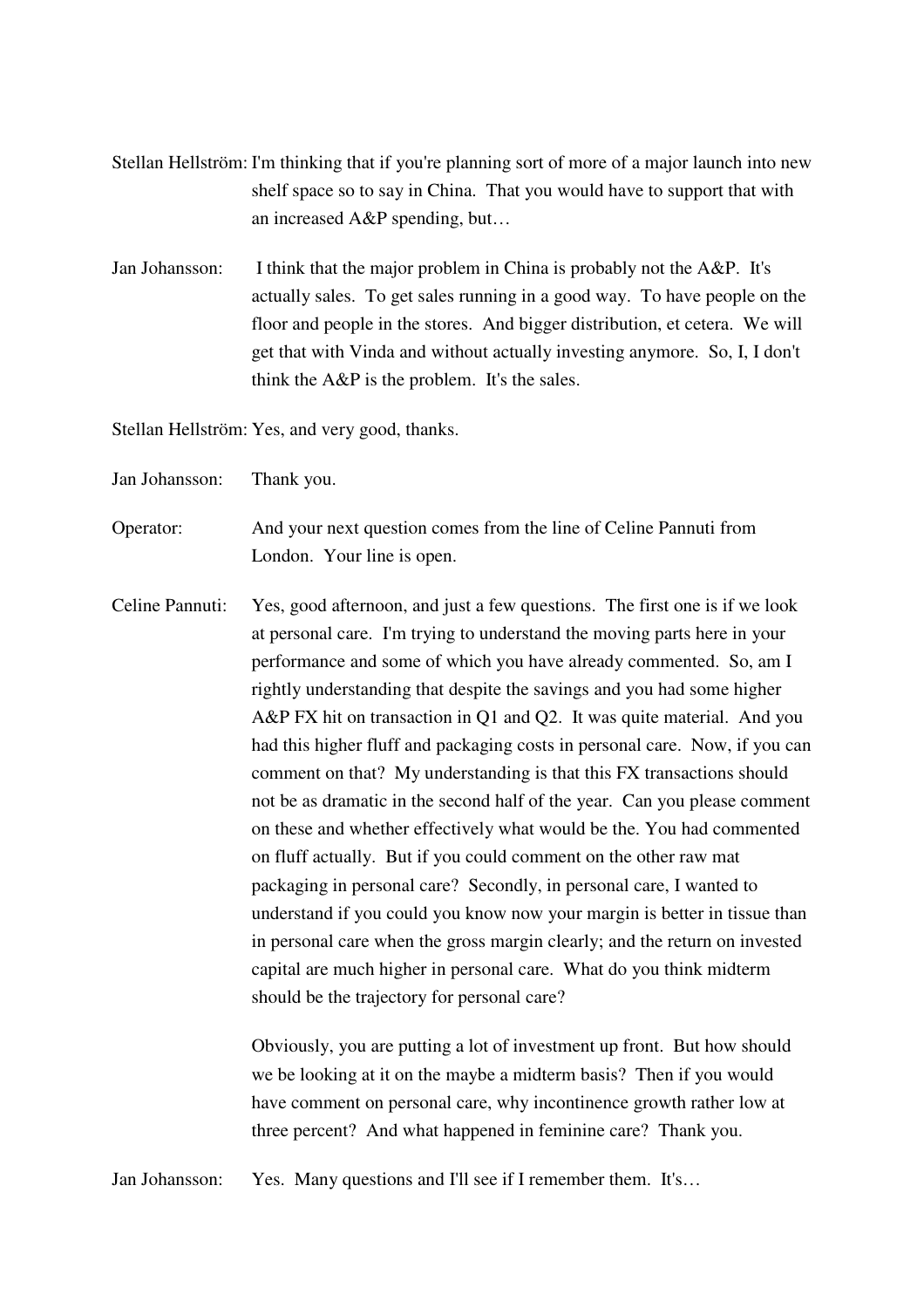Celine Pannuti: I'll repeat, if not.

- Jan Johansson: Yes, if I take the first one. You're absolutely right. Its what it was quite substantial, 196 million SEK Q2 to Q2 in raw material and FX transaction. When it comes to FX, we don't see any further sort of impact on that as long as it stays as we are today. And fluff which is the most important part of this raw material increase. Is as we talked about now coming down. But it was going up during Q2. And our price is set by average price of the second month of the quarter before we buy the fluff; which means that we still will have some price increases during Q3. But then it will come down after that. What was the second one?
- Celine Pannuti: The margin in personal care midterm?
- Jan Johansson: The margin? OK the margin in personal care is not on the level that we want to have it today. It should increase. And as you know we have a target on return on capital employed on 30 percent. And I think we were at 28.7% this quarter which means that we need to bring up the profitability and we need to improve the margin.

 We have as you said, really invested quite a lot in personal care during this first half year by upgrading all of the production facilities in incontinence and Baby with start up costs, et cetera. So of course we really are going to see a payback of that fourth quarter and going forward.

- Celine Pannuti: And the other question was incontinence growth in the quarter. And as you said there is strong growth in the feminine care.
- Jan Johansson: Feminine care, it was growing quite well. And if you look at Europe, we had quite a slow growth where we have our biggest incontinence market during Q2. And also, we were impacted by a very slow growth in the U.S. two big markets in incontinence. So, that's why you see a slower growth in the quarter.

 I guess you asked the quarter or the half year. And the market is not growing very much. And we have not really been too aggressive in gaining market share during the quarter. We have actually been preparing very much to welcome Procter & Gamble when they arrived to the market; which we're doing in the U.K. now. In the U.K., we're actually growing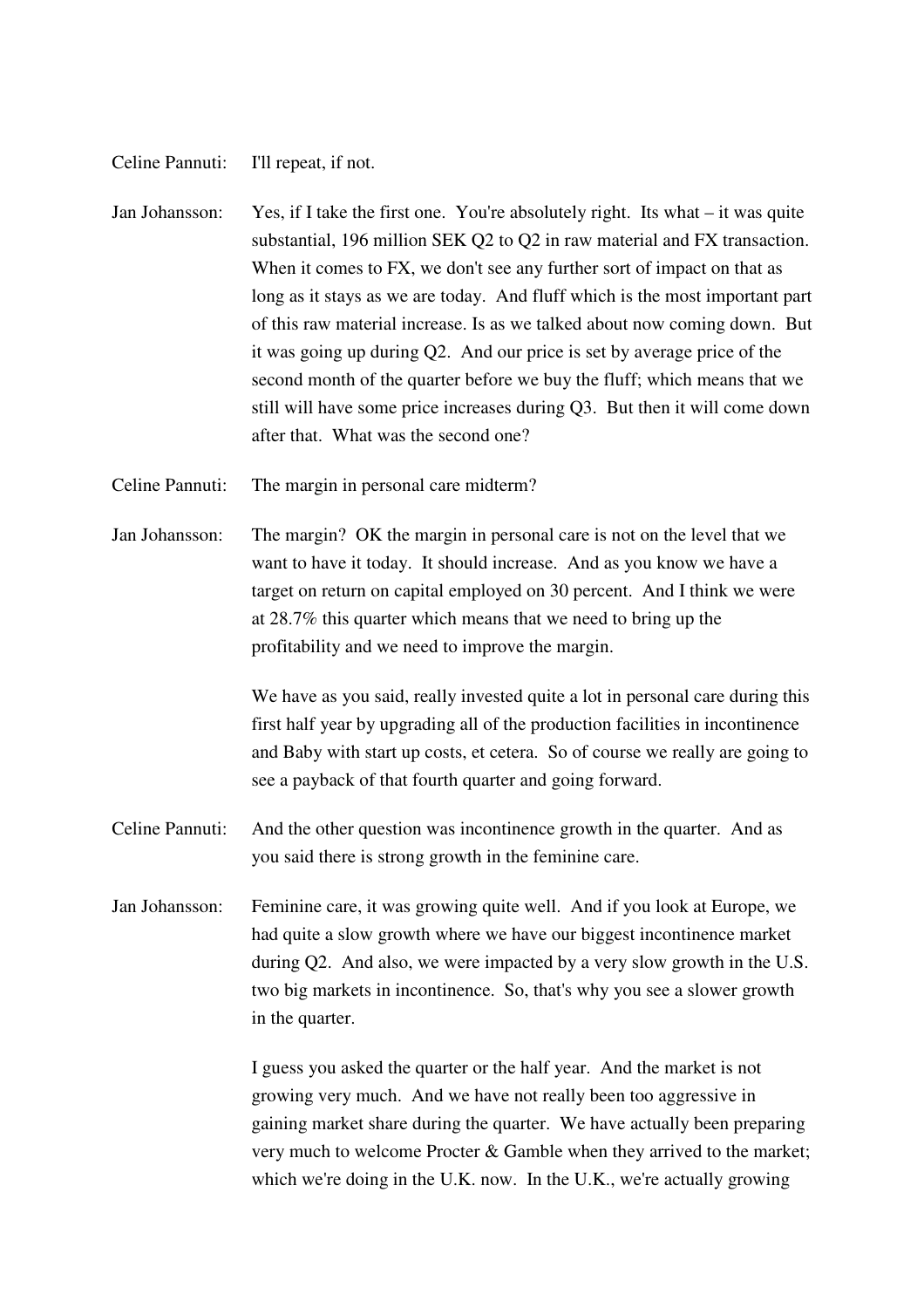quite well at the moment. So, it's more a tactical move than actually factual change on the market.

Celine Pannuti: OK, and if you allow me, I would like as well to clarify your point that you made in tissue. So, you did say in tissue that you had an increase in a raw mat, which was I think packaging costs. And I would presume as well as pulp prices. Do you think that packaging costs will still be higher going forward? But what about pulp prices?

- Jan Johansson: My estimate on pulp prices for the second half year is that it's coming down both in soft and hardwood. And in particular in hardwood, we have 2.3 million new tons coming out to the market. And that will have an impact on the softwood also since we can actually switch a little bit. I mean, we have also worked internally. Normally we are 50, 50, and now we are at 45, 55 hardwood and softwood. So that will impact even if the softwood market is quite tight today. So it will come down. Packaging, I can't see that packaging costs will go up for the second half.
- Celine Pannuti: OK, good. And just a point on Vinda. You know the Vinda joint venture you know the sale rather in China. Does it mean that all of the launches that will happen in personal care are going to be booked in Vinda? And therefore, any top line acceleration will be seen in Vinda. And it will not be part of your like-for-like computation in the second half of this year?
- Jan Johansson: Well, since we consolidated a 100 percent of Vinda, you will see still see it in SCA. So, it's from that perspective it will not be different from today.
- Fredrik Rystedt: And just that we already separate there as you as you may see in consumer tissue and Away From Home. And we will do that, of course, also for this business.
- Celine Pannuti: Good, thank you so much.

Jan Johansson: Thank you.

Operator: Your next question comes from the line of (William Houston) from London. Your line is open.

William Houston: Hello there, three questions from me, please. Firstly just on the incontinence launches seen in the U.K. I think this speculated numbers of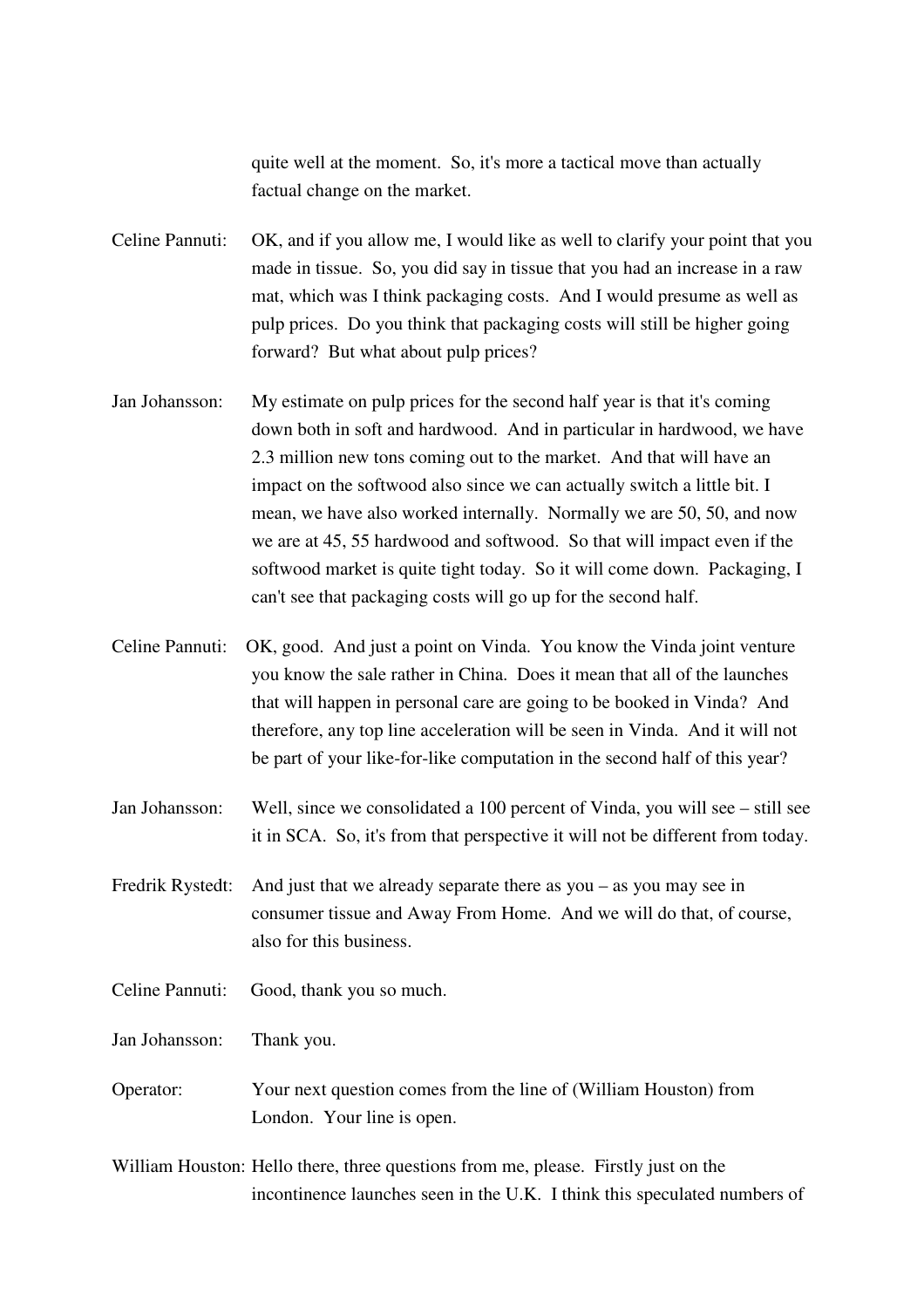SKUs was up to about 24 different SKUs for the Always brand. It doesn't feel like they've launched anywhere near that in the U.K. at present. Could you just comment on that on the scale of the launch? And how you think that compares to the – to the eventual rollout that you will have from, from Procter? Point two would be on improving the margin mix. It's something you did in Q1 by exiting some low margin contracts. Do you think that's something you can do a lot more of over the coming quarters? And then point three, just in terms of the cost cutting programs that you've got ongoing. Could you talk about any kind of specific tangible things that you've done in this quarter to take costs out of the business such as kind of headcount reduction? Is there any production capacity that you've exited on the converting tissue side or anything like that? That you can give us on a kind of tangible cost cutting you've done, please?

Jan Johansson: Well, if I start with Procter. We did assume that they would have a full range of incontinence products. And I guess in the end they will have that. Otherwise, it's very difficult for them to enter the market. And they were delayed, as you know in U.K. also the shelves were empty for a while. But our assumption is that there will be a full scale SKUs on the market. And that's what we are preparing ourselves to deal with. And, of course, it may take some time in different countries depending on the supply situation. But, but we are prepared for a full scale. What was the second?

William Houston: Sorry, it was on the margin mix.

- Jan Johansson: Oh yes, sorry. No, I don't really see that. We have quite silent exchange and quite a lot of tonnage during the past two or three years from lower margin to higher margin. But then gradually over the year; and now it was sort of a one shot one quarter. On the other hand, we grow the branded business by 2 percent. I can't see that we have the situation like that going forward, no.
- William Houston: And then, lastly on just kind of tangible cost cutting measures that you've taken, please?
- Jan Johansson: We, we are continuing to drive the productivity in the supply chain. And now that's mainly where you see the cost cuts coming from. Now it's not heads anymore. It's more pure productivity improvements excluding France. Because we are still dealing with France and the negotiations in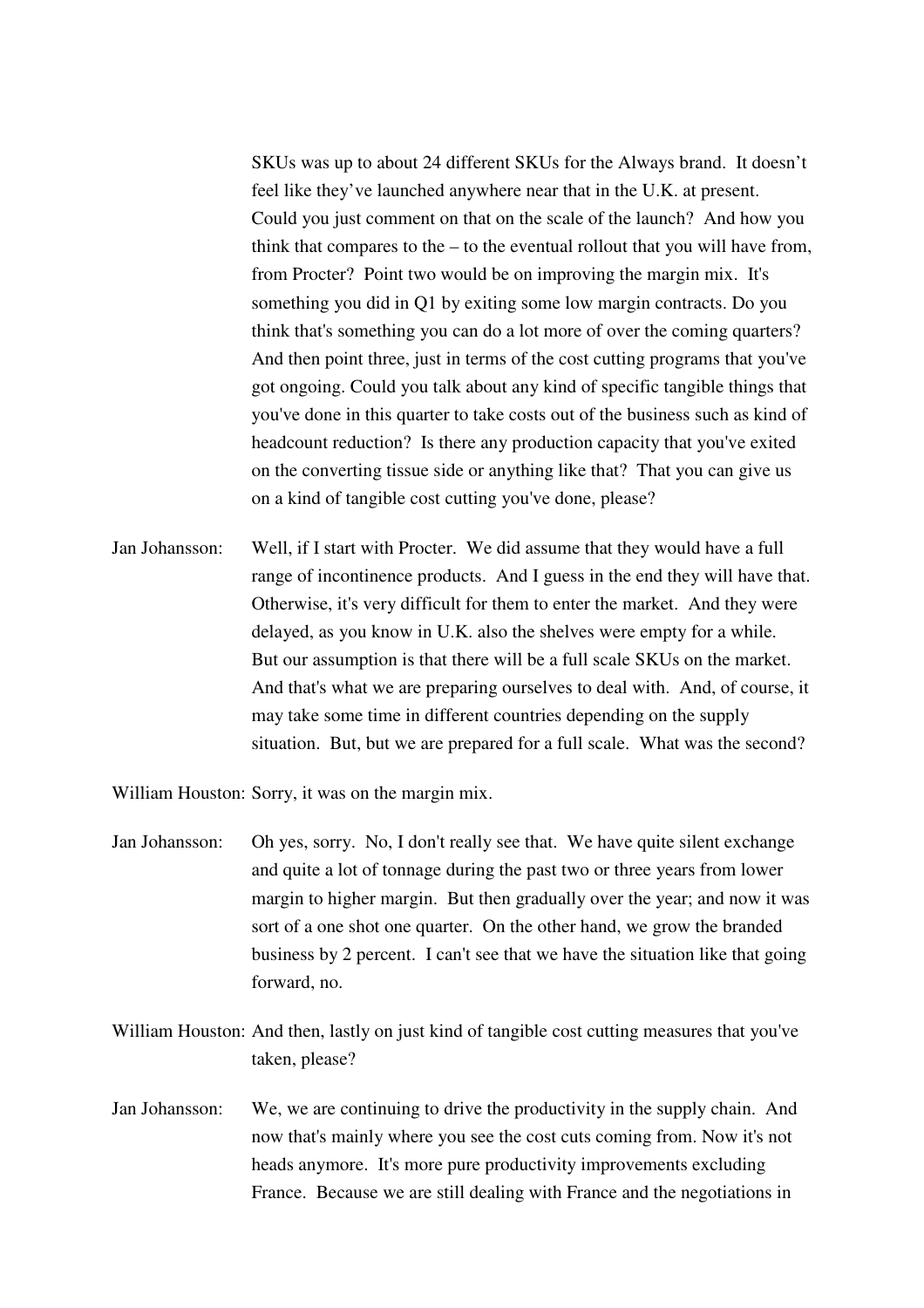France. So, I exclude that from that comment. But otherwise it's more in supply chain. We have already done the sales. And the marketing we have done and the IT. But now it's pure production.

William Houston: Yes, and just in terms of the, the French negotiations. Could you update us on how they're going? And when you would expect to hear a bit more from them? Because I mean, I can understand that takes a while. But if you had anymore color on that, that would be helpful.

- Jan Johansson: Well, there is nothing in the process that is going to change the plan that we will have all of the synergies by the end of 2016. So, from that perspective it's going according to plan.
- William Houston: OK. And just, just lastly on your, your sourcing. I mean, that was expected to be about a billion kronor of saving. And your kind of 700 initiatives that you were going to put into your sourcing organization. Is there any update you can give on how you think you are through the sourcing savings, specifically please?
- Jan Johansson: I'm not sure I can comment that in particular. But, of course, there is a good opportunity now being the biggest pulp buyer in the world as we are together with Vinda. And as you know in pulp, you have the same system as everywhere else that you have one market price and then you have a different price for big customers. But the only thing I can say is that we still have some good potential in sourcing. We haven't really consolidated the global sourcing in all our products and transportation. So, my expectation is that it will continue to deliver.

William Houston: OK, that's helpful. Thank you very much.

Jan Johansson: Thank you.

Operator: Your next question comes from the line of Oskar Lindström from Stockholm. Your line is open.

Oskar Lindström: Yes, hi, I have three questions. The first one…

Jan Johansson: Take them one by one.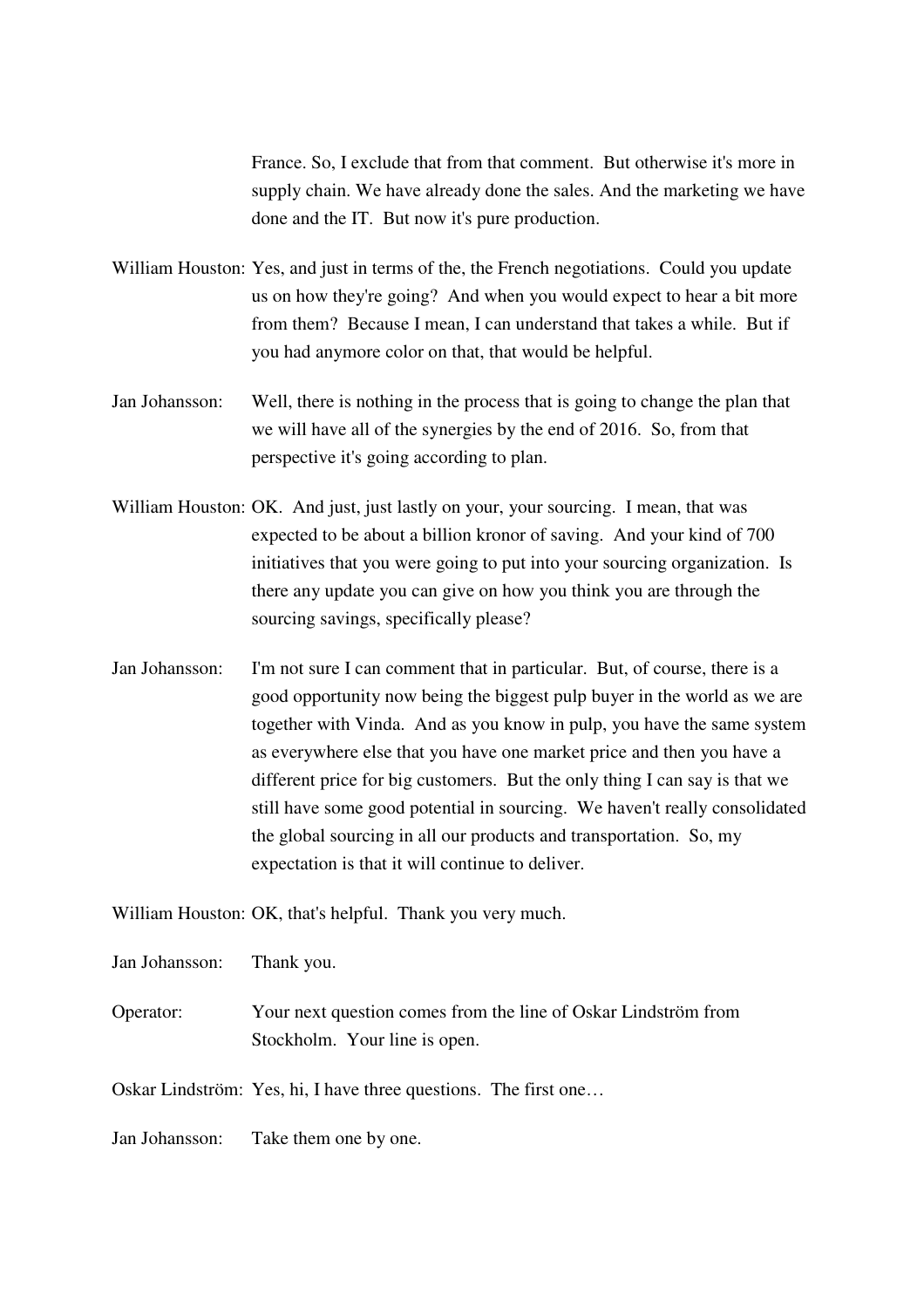- Oskar Lindström: Yes, all right, so the first one concerns the competitive environment in the European tissue market. Is that something you could say a little bit more about given the size of that business for you? And has it – you know is there any change in the competitive environment there with the new capacity coming in, or imports affecting it?
- Jan Johansson: No not really, it's not changed from what we have communicated previously. It's always competition of course. If you look at the result that we're delivering or we have been delivering for the last four or five years it's of course, a lot of internal savings that is improving margin. But also, the way we are taking the lead in the market as the market leader in Europe. So, it is no different from a quarter ago or a year ago.
- Oskar Lindström: All right, the second is more specific. It's regarding the split of your hygiene cost savings between tissue and personal care. I think you gave that early on in the program. But is that maybe something you could give more detail on now?
- Jan Johansson: I think we are only reporting the accumulated now. But I've also been very specific that the absolutely bulk is in tissue.
- Oskar Lindström: So, is that sort of two-thirds, or?
- Jan Johansson: The absolutely bulk.
- Oskar Lindström: Absolutely bulk, I'll look that up, yes.

Jan Johansson: Yes.

Oskar Lindström: And, and that's going to be also the case going forward.

Jan Johansson: Yes.

Oskar Lindström: Yes, so there's no shift there. And the final question is you know that we you know we have talked today about a situation where one of your competitors enters a new segment in the personal care field. Is that something you yourselves are looking at? Are there any new product segments out there which are – which you are keen to enter.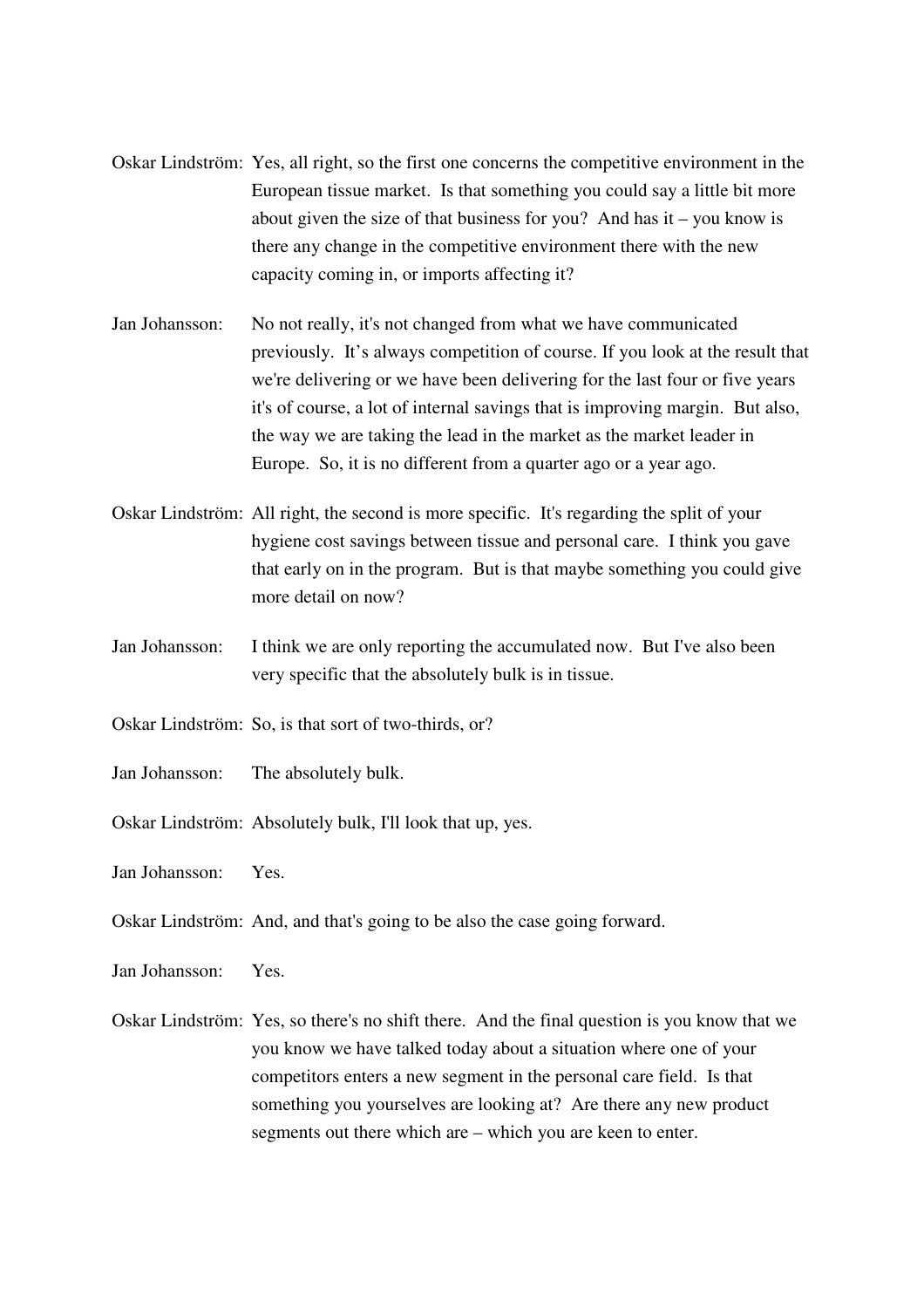And I'm not talking about just sort of brand extensions into you know very adjacent segments. But really new product segments. Is that something that interests you, or you see a need for?

Jan Johansson: Well, first of all it's not the first time Procter is entering the incontinence market. They actually have a product in the European market today on the very light Inco side. So, it's not the first time. And, and of course, we have the highest respect for them. But we, we are going to defend our position.

> We don't have any, any major ... I show you some examples today, which you can call a new category when you go into – the really washroom facilities with the new products in Away From Home. And that's of course, a new category in a way, even though it's within the Away From Home market. But otherwise, we don't have any spectacular new category that we're going to enter into.

- Oskar Lindström: All right, and there's no it's not something that you think could be interesting for you going forward to add on a new product segment? I guess especially on the personal care side?
- Jan Johansson: Well, we are of course, looking if we can add something to the structure we have today that would fit the structure. And that will be accepted by our customers as natural for SCA and to the category. But we don't have anything today.

Oskar Lindström: All right, well, thank you very much.

Jan Johansson: Thank you.

- Operator: A question comes from the line of Chas Manso from London. Your line is open.
- Chas Manso: Yes, thank you. I have a few questions. Could I start off with the Away From Home. You were saying at the beginning that I think it was from Q1 to Q2. Your U.S. Away From Home grew, I think you said 21 percent. Could you just confirm that? Obviously, we're more interested in the Q, the year-on-year growth from Q2 to Q2. And how strong that has been. And if that's been quite strong, the implication therefore is that the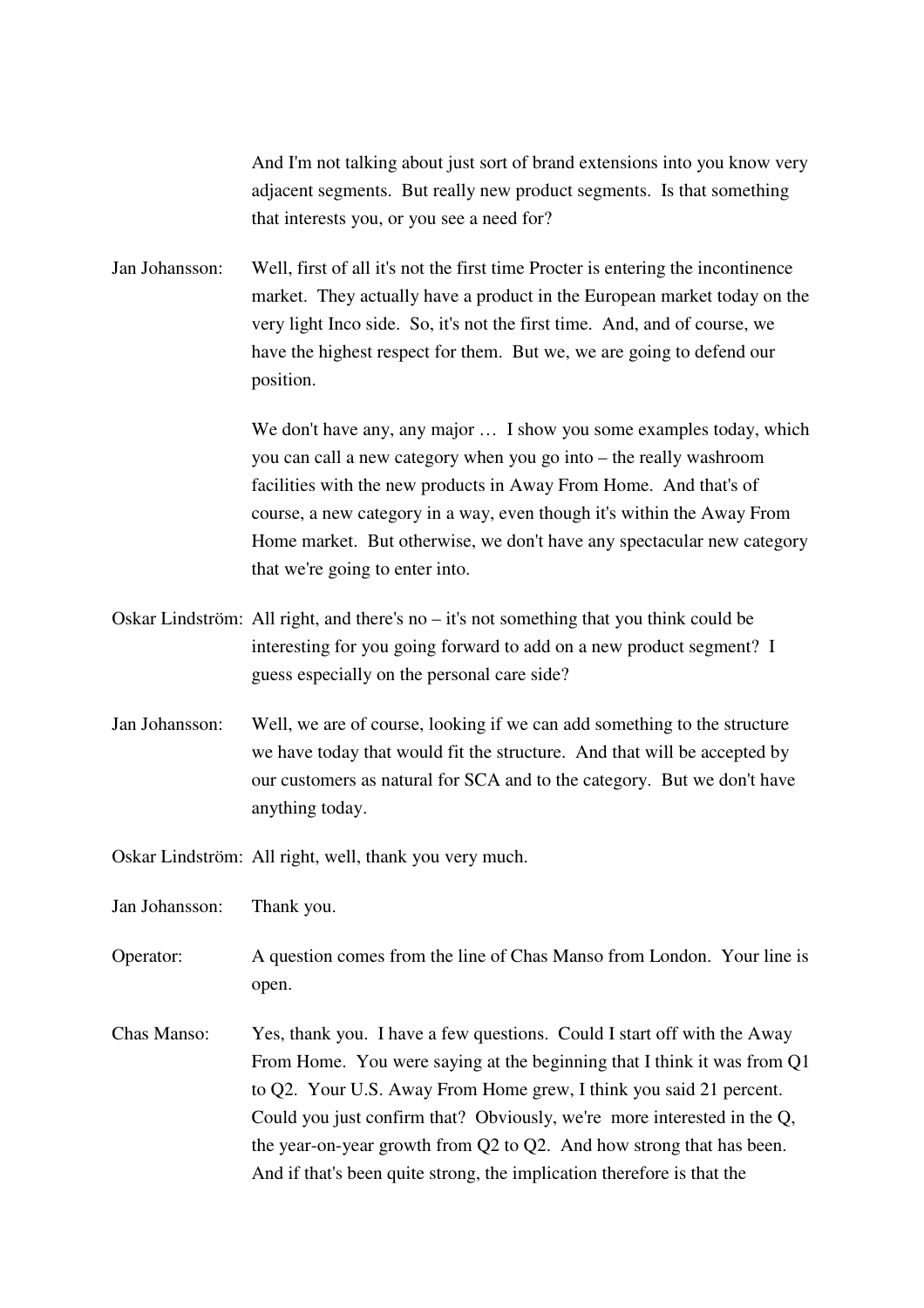consumer's tissue side has been under more pressure. And could you just say whether that is the case or not?

Jan Johansson: Yes, it's. The reason I mentioned the sequential. It was of course, that we did have, have some challenges during Q1 with the winter. And some part of the market we're afraid that it was sort of the market that went down. And that's why I said 21 percent is right. And if I remember right top of my head, it's four percent Q2 to Q2 in, in growth.

Chas Manso: OK. Does that mean consumer tissue in mature markets is down?

Jan Johansson: We are not in consumer tissue in the U.S. We are only in the Away From Home. But of course, we can see that the consumer tissue market in the U.S. is changing. Because of the new capacity and private label is getting into the market in a completely new way than we had seen before.

- Chas Manso: OK. And on the P&G issue, could you just inform us when they actually did enter the U.K.? And then, you're saying you're growing nicely on the back of that. Do you have a feel for the impact on market growth? And what the price gap is between you know equivalent SKUs between you and P&G?
- Jan Johansson: That's of course a positive thing with Procter & Gamble compared to maybe a private label supplier is that they are not driving prices down. So, they are on the equal price level as we are in the markets. And it's too early to say if it's really penetration that has increased or if someone else is losing market shares. But we are not doing that. We're actually gaining market shares. They entered a month ago if I remember right now.

Chas Manso: Thank you. OK, and on the – on the saving programs. If my numbers are right, the incremental saving in Q2 was less than the incremental saving in Q1. And I just wondering whether to trend wise, we've gone over the hump. And now, incremental savings from here on in will continue to slow down?

Jan Johansson: Well, I mean, the closer we – if you take it quarter by quarter. Of course, the closer we get to the end of the program, the individual month will be less. But I don't think you can draw that conclusion, Fredrik?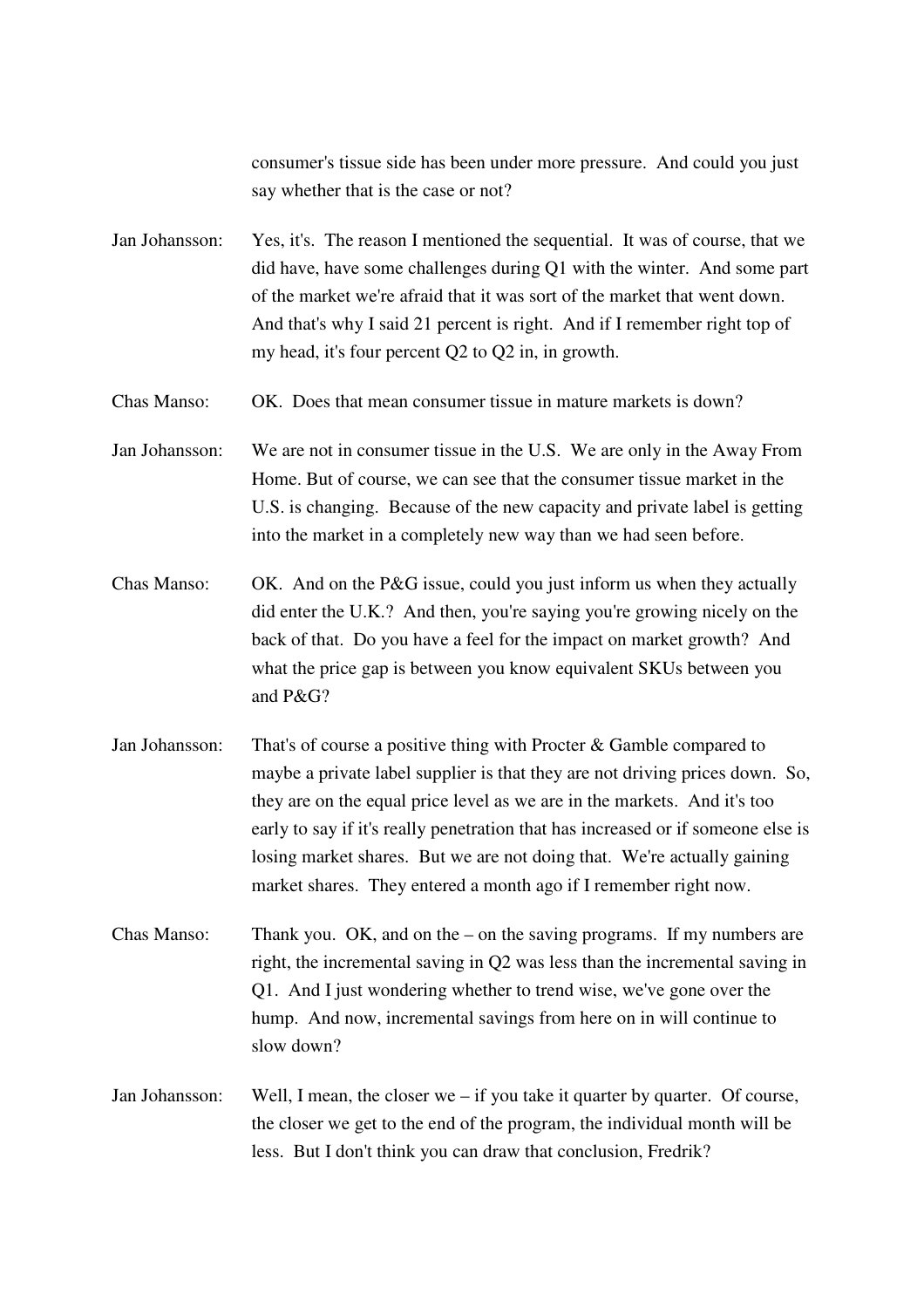| Fredrik Rystedt: | No, it will depend on of course, what we do in individual quarters. You<br>can't necessarily draw the conclusion. We are on plan. And of course the<br>perform to grow program will be completed this year. And where we still<br>will continue with GP savings. So, it will marginally decline. But, of<br>course, we have still some room to go.                                                                                                                                                                                                                                                              |
|------------------|-----------------------------------------------------------------------------------------------------------------------------------------------------------------------------------------------------------------------------------------------------------------------------------------------------------------------------------------------------------------------------------------------------------------------------------------------------------------------------------------------------------------------------------------------------------------------------------------------------------------|
| Chas Manso:      | Great. And on this sort of housekeeping issue. If you could comment on<br>associates and minorities which are quite volatile so far this year? Are the<br>Q2s minorities and associates kind of a cleaner base than the Q1 you know<br>for us to try and extrapolate going forward?                                                                                                                                                                                                                                                                                                                             |
| Jan Johansson:   | I think the only thing we have there is Australia, isn't it? In, associates<br>because we have consolidated everything else. And of course, in Australia<br>we have had the listing of the company, very successful by the way. And<br>that has been drawing a lot cost during the process. And that's why you<br>see some impact on that. But otherwise it should not be as volatile as<br>you've seen it this quarter going forward. And we are after the listing<br>we're holding 32 percent of the shares. And previously we had 50 percent<br>of the company. So that will still be reported as associate. |
| Chas Manso:      | All right, and, and the minority line this quarter is twice that as last<br>quarter. There was some exceptionals in last quarter I believe. Is, is this<br>quarter minorities sort of a clean number?                                                                                                                                                                                                                                                                                                                                                                                                           |
| Fredrik Rystedt: | It's not a clean number. As Jan just alluded to, we have had some share of<br>costs, of course for that listing in Australia. I think as we go forward,                                                                                                                                                                                                                                                                                                                                                                                                                                                         |
|                  | Australia will pick up a little bit.                                                                                                                                                                                                                                                                                                                                                                                                                                                                                                                                                                            |
| Chas Manso:      | Right, OK, and thank you. And finally, the last quarter you mentioned sort<br>of which categories and geographies you were sort of gaining share. Or<br>where shares were flat. Could you perhaps go through that again for Q2?                                                                                                                                                                                                                                                                                                                                                                                 |
| Jan Johansson:   | Yes, I think we are – the only place where we are losing, have been losing<br>market share in Q2 is on Sealer in China. Otherwise, we have been<br>gaining or on the same level.                                                                                                                                                                                                                                                                                                                                                                                                                                |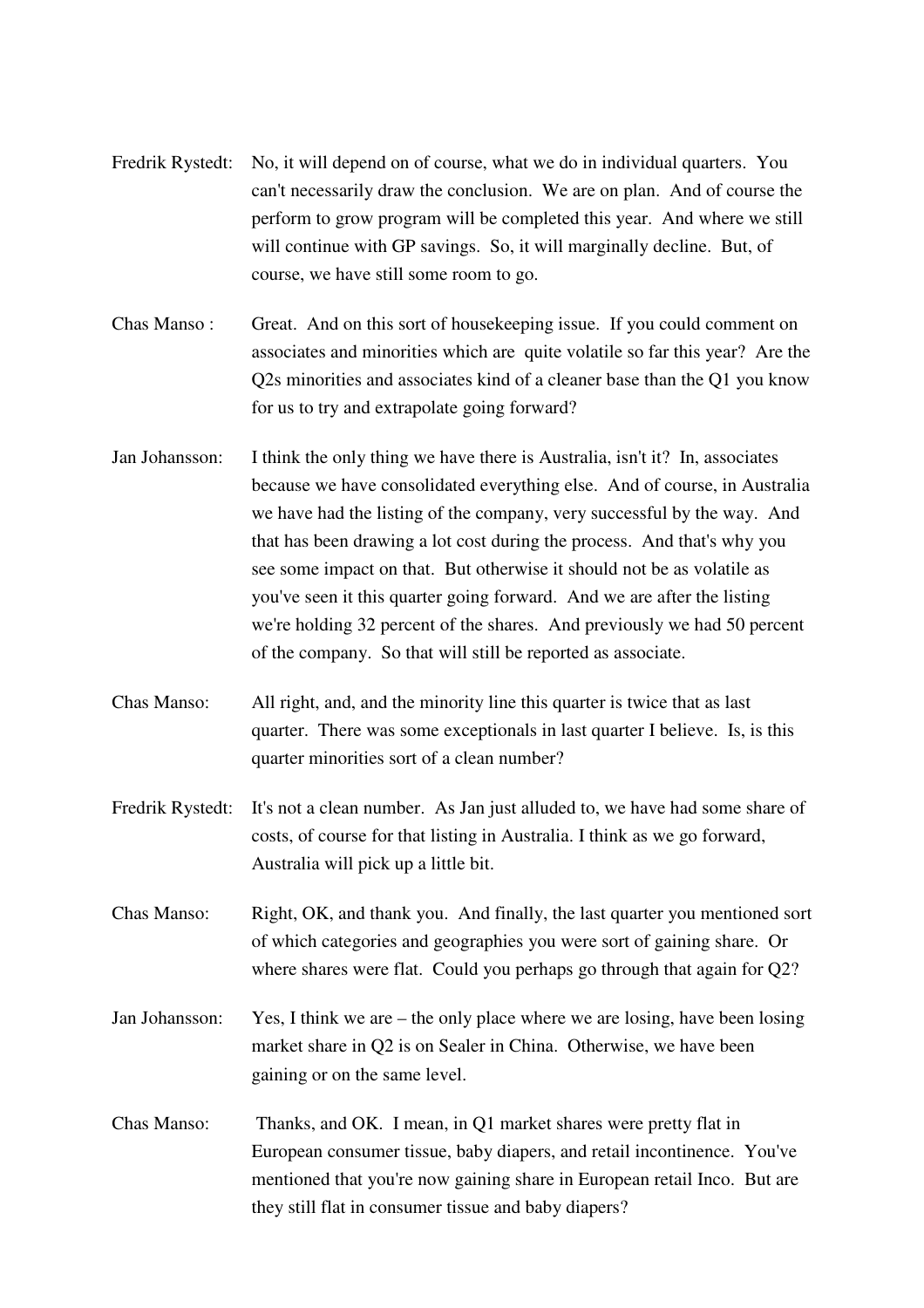- Jan Johansson: Well, we, we have been gaining shares in baby diapers due to this new contract as I informed of in Q1. If you look at the market in totality of course that's a private label not a branded. I mean, it can shift depending on your promotion strategy. Whether or not you have a promotion. But if you look at the trend, I think the only trend where we have lost is in Sealer China.
- Chas Manso: Great, OK, and thank you.
- Jan Johansson: Otherwise, as I mentioned during the presentation, on the growth figures in the emerging markets. Of course, in all of these markets where you see the double digits or even a 30 percent growth. There, of course, we are gaining a lot of market share in those markets. Because they are not growing in the same speed.
- Fredrik Rystedt: And we have also grown Inco overall in Europe. Not only retail, overall.
- Chas Manso: Thank you.
- Fredrik Rystedt: And Away From Home.
- Operator: You have one more question from the line of Peter Testa. Please ask your question.
- Peter Testa: Yes, it was just on the comment you made a minute ago about the U.S. market changing as private label arrives in a way it has not done before. Can you give a sense as to whether that creates any opportunity for you in the U.S. market? Or, it changes any views you might have about M&A in the U.S. market?
- Jan Johansson: Well, I guess with the valuation you would see on any consumer tissue in the U.S. And with what we see on the market development it would be very difficult to justify an acquisition.
- Peter Testa: And any opportunity to enter a private label in the U.S. markets?
- Jan Johansson: We have looked into that. And one of our major customers have asked us. But we believe it's a wrong timing to actually enter that market now. I mean, if it goes the same way as Europe did for 10, 15, and 20 years, then probably you should wait a little bit before you enter it. It could be